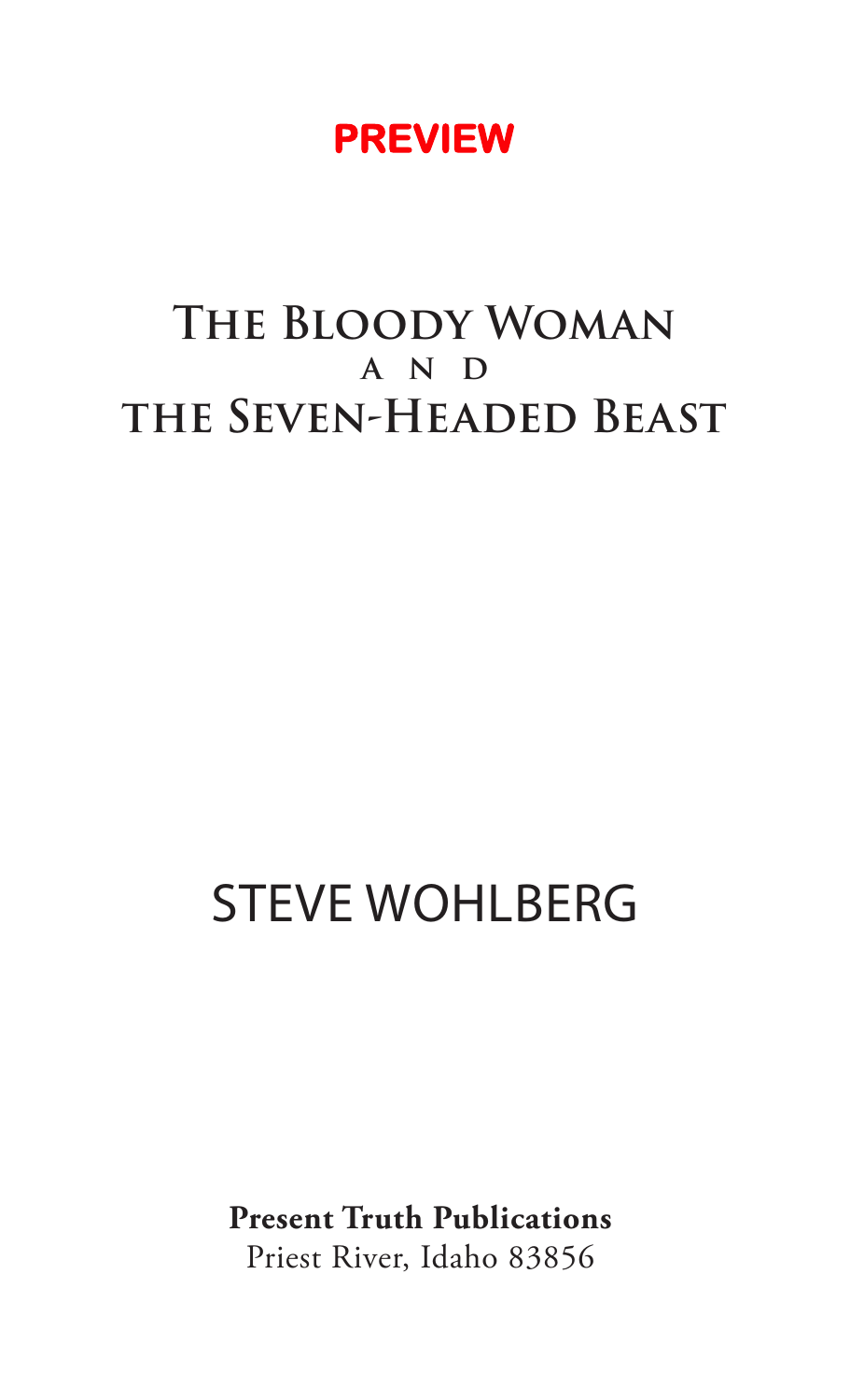Photography and cover design by Jaime Galvez Model: Danielle Andrus

Copyright © Present Truth Publications

Printed by Pacific Press® Publishing Association Printed in the United States of America All rights reserved

The author assumes full responsibility for the accuracy of all facts and quotations as cited in this book.

All scripture verses taken from the New King James Version (NKJV), except where indicated as the King James Version (KJV), which is in the public domain.

New King James Version®. Copyright © 1982 by Thomas Nelson. Used by permission. All rights reserved.

You can obtain additional copies of this book by calling toll-free 1-800-765-6955 or by visiting AdventistBookCenter.com.

Library of Congress Cataloging-in-Publication Data

ISBN: 978-0-8163-6740-5

December 2020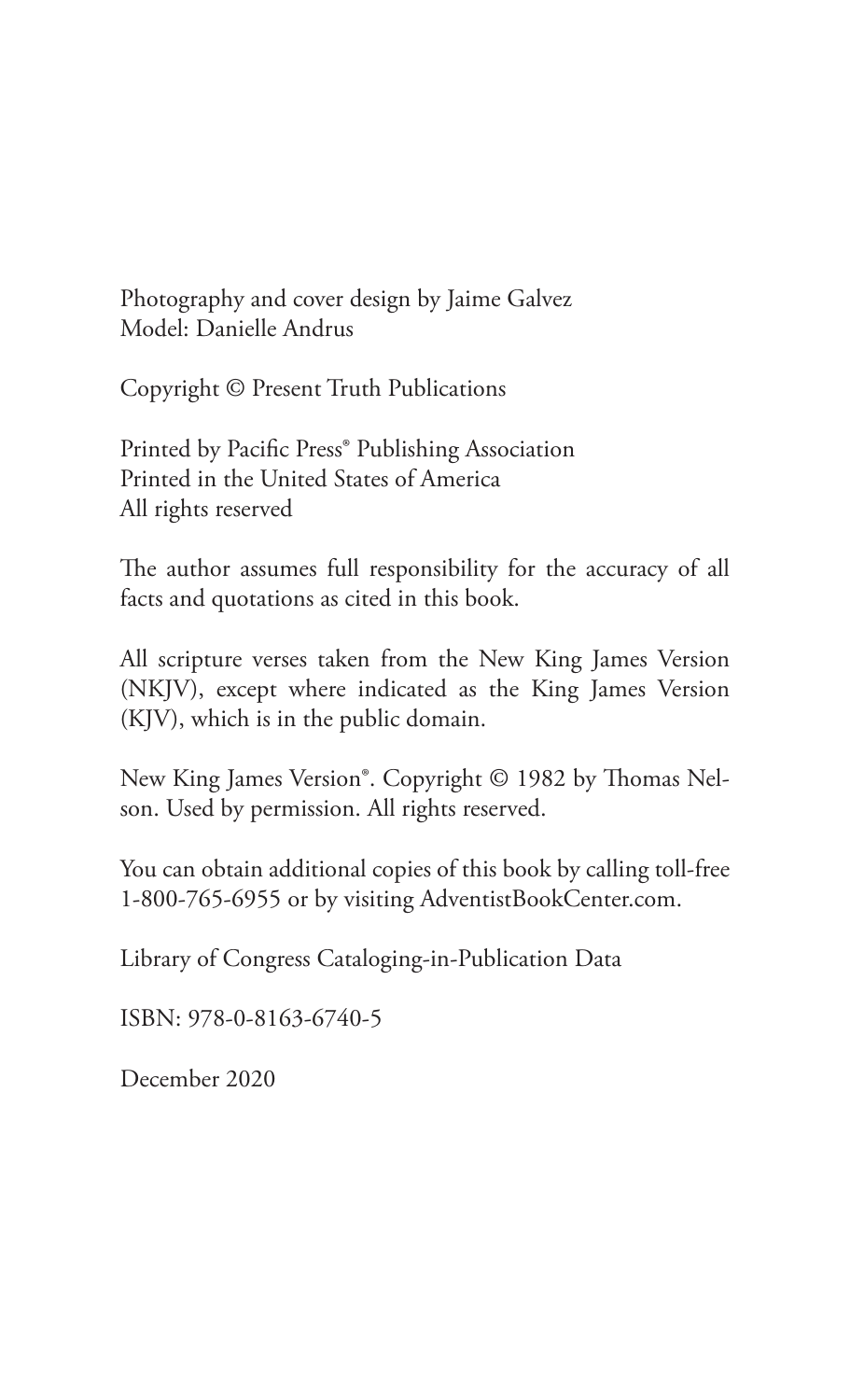# **Dedicated to all sincere seekers after truth**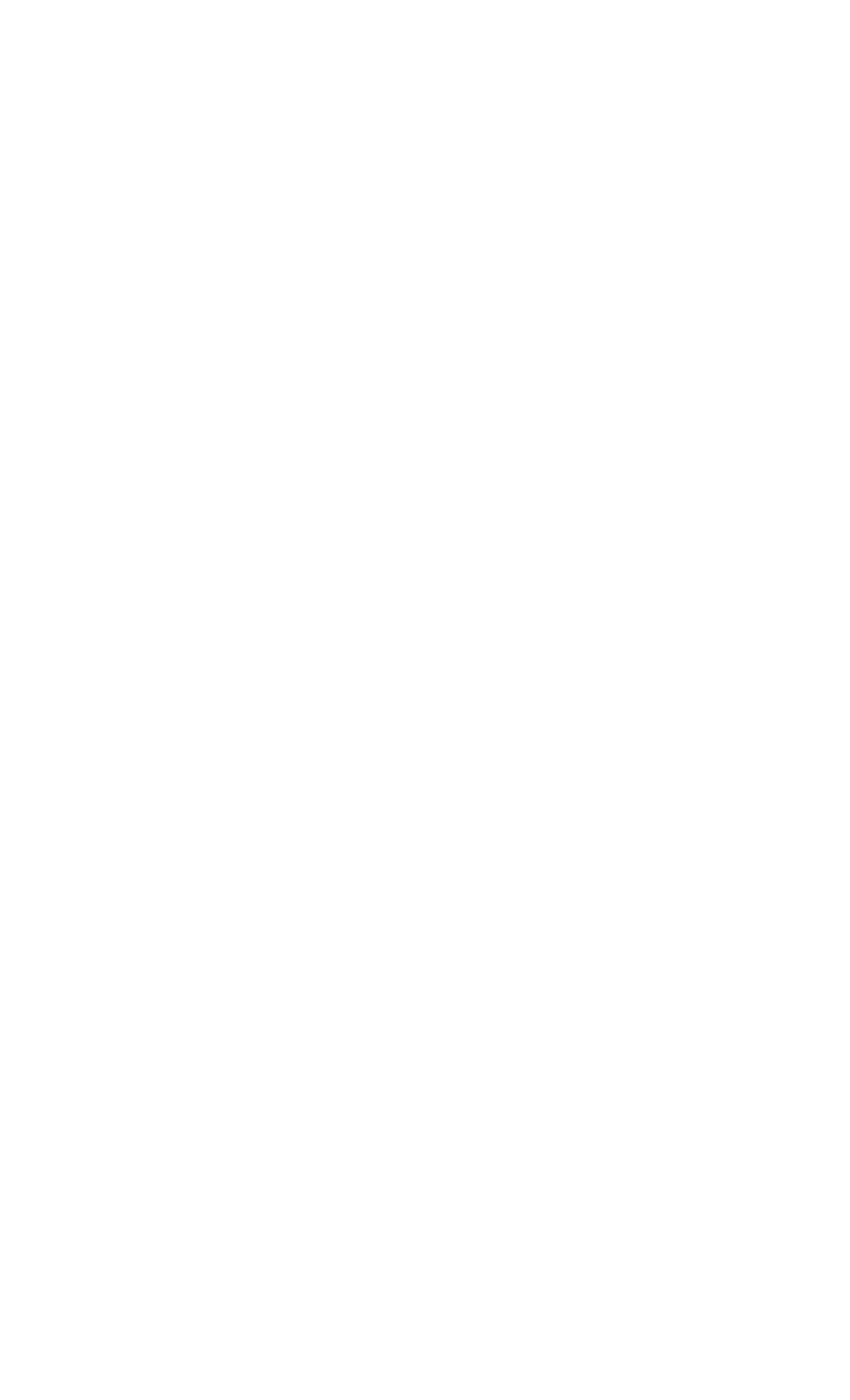# **CONTENTS**

| Foreword                                | 7   |
|-----------------------------------------|-----|
| Introduction                            | 11  |
| A Carpenter's Child                     | 18  |
| Chapter 1: Identifying the Bloody Woman | 21  |
| Chapter 2: Three Seven-Headed Beasts    | 39  |
| Chapter 3: Decoding the Seven Kings     | 55  |
| Chapter 4: America in Bible Prophecy    | 71  |
| Chapter 5: Who Is the 7th King?         | 79  |
| Chapter 6: The Mark of Rome             | 95  |
| Chapter 7: Ten Horns Against the Lamb   | 119 |
| Chapter 8: "That Great City"            | 129 |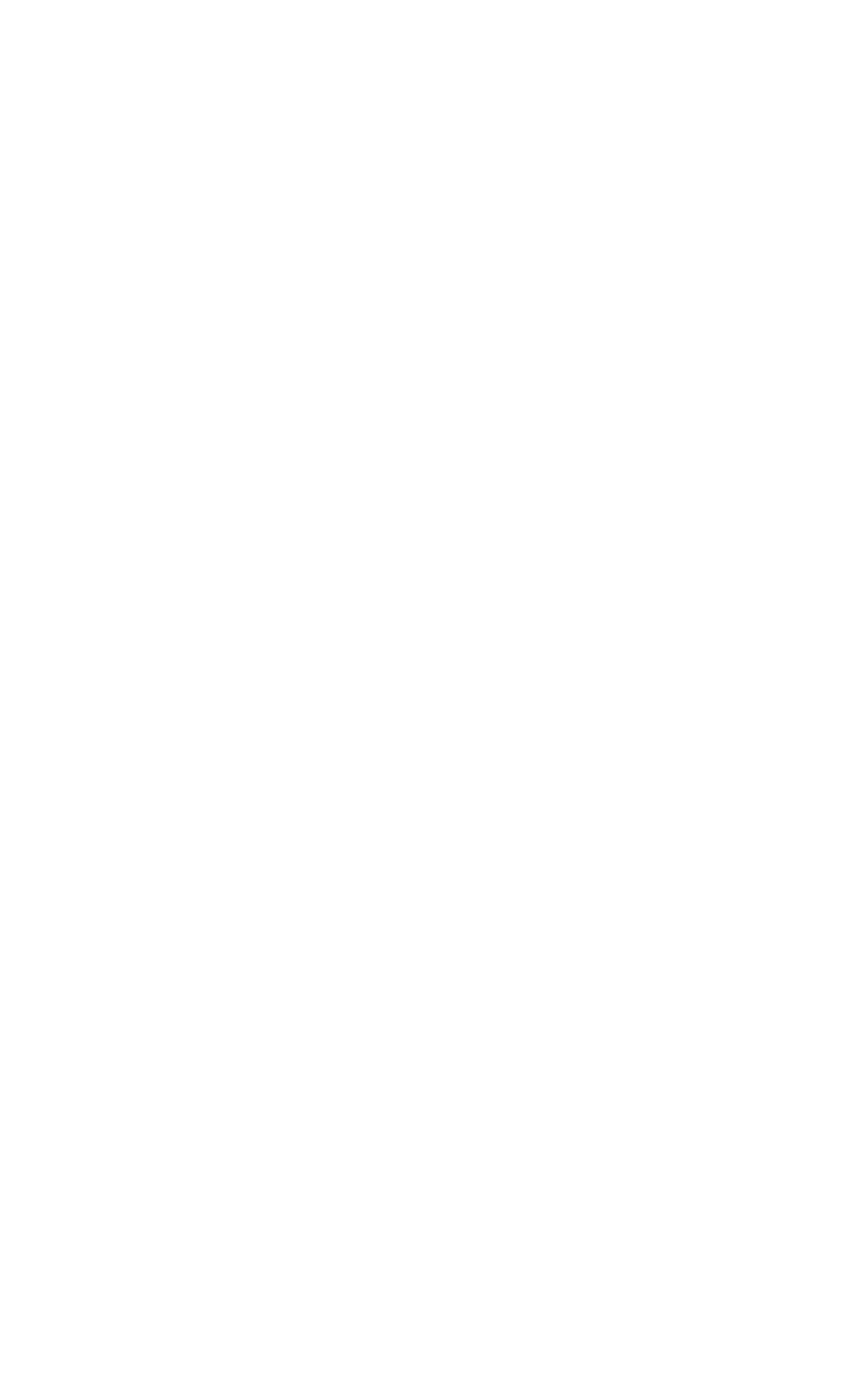# **Foreword**

When I first opened up the book of Revelation as a teenager, I was utterly mystified by its contents. Dragons, beasts, and strange events—what were these things all about? I prayed that one day God would help me to understand these mysteries. I realize that the same desire to know the message of the final book of holy Scripture, so filled with wondrous mystery and symbolism, lives in the hearts and minds of many Bible students today, as it did in mine.

I first met Steve in 1985 at Weimar College in Northern California. I was a college student, and he was a teacher of religion at the high school. We soon became jogging partners and have since formed a bond of friendship that has lasted till today. I even had the privilege of being his Best Man when he married his lovely wife, Kristin.

Since those early days, Pastor Steve has written nearly forty books on a wide variety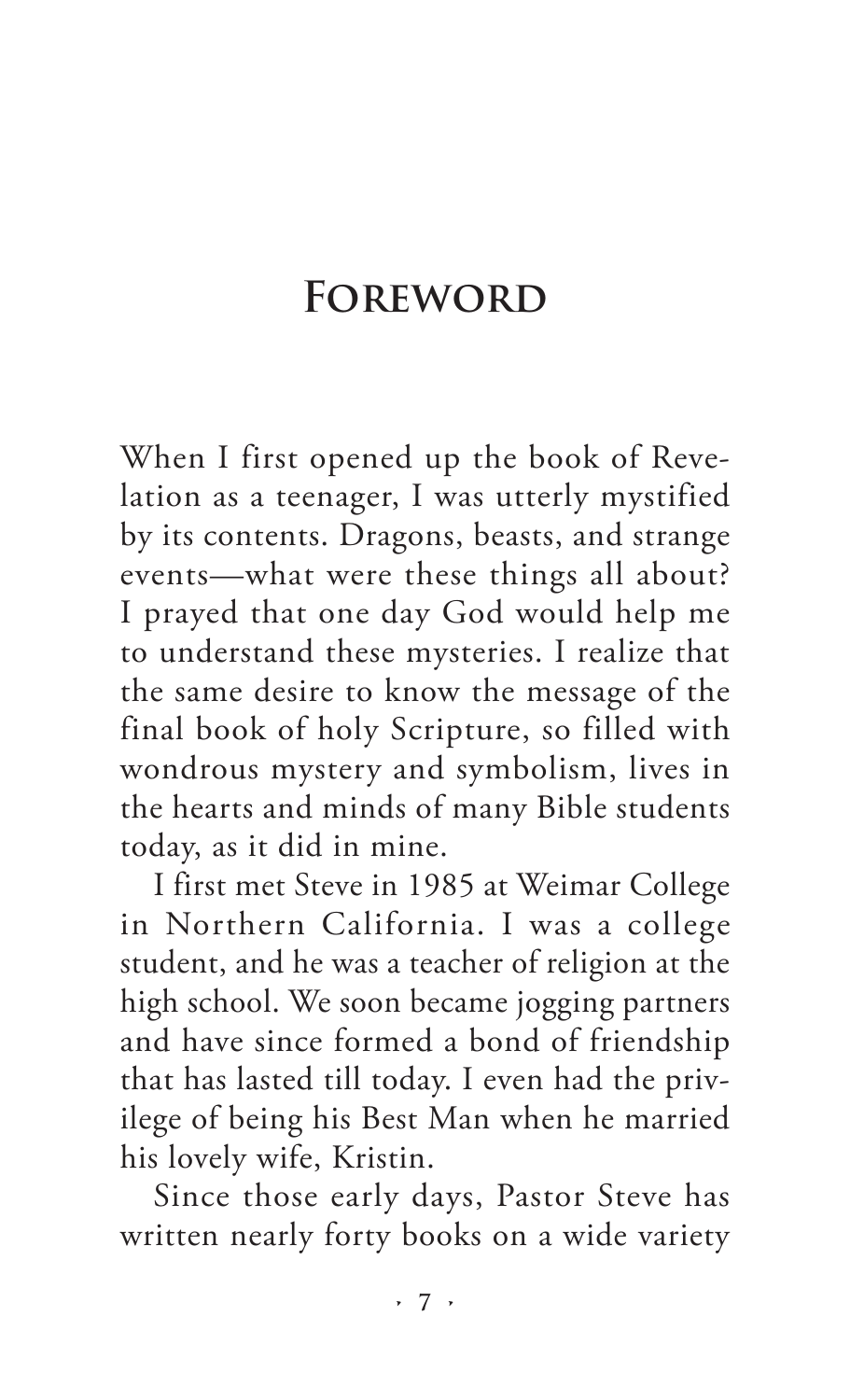of Bible topics and has become an in-demand speaker. Some time ago I texted Steve regarding a verse in Revelation 17 that puzzled me. Shortly thereafter we talked by phone and had quite a Bible study on that specific chapter. It was very enlightening. I am so thankful that Steve was led to delve further into this amazing chapter, and to finally write this book.

In his usual straightforward and understandable writing style, *The Bloody Woman and the Seven-Headed Beast* unpacks biblical mysteries with clarity and fascination for both the beginner and the long-time student. Steve has a wonderful ability to think deep and yet express his knowledge on a level that all can easily understand.

Today, as we watch prophetic events unfold with rapidity, this new book on Revelation 17 gives evidence of divine timing. Our loving Creator shines special light upon truths in His Word when it is time for such truths to be brought to the front in the hearts and minds of His people.

So, get ready for an amazing journey as you enjoy this latest work from Pastor Steve Wohlberg but, most importantly, may this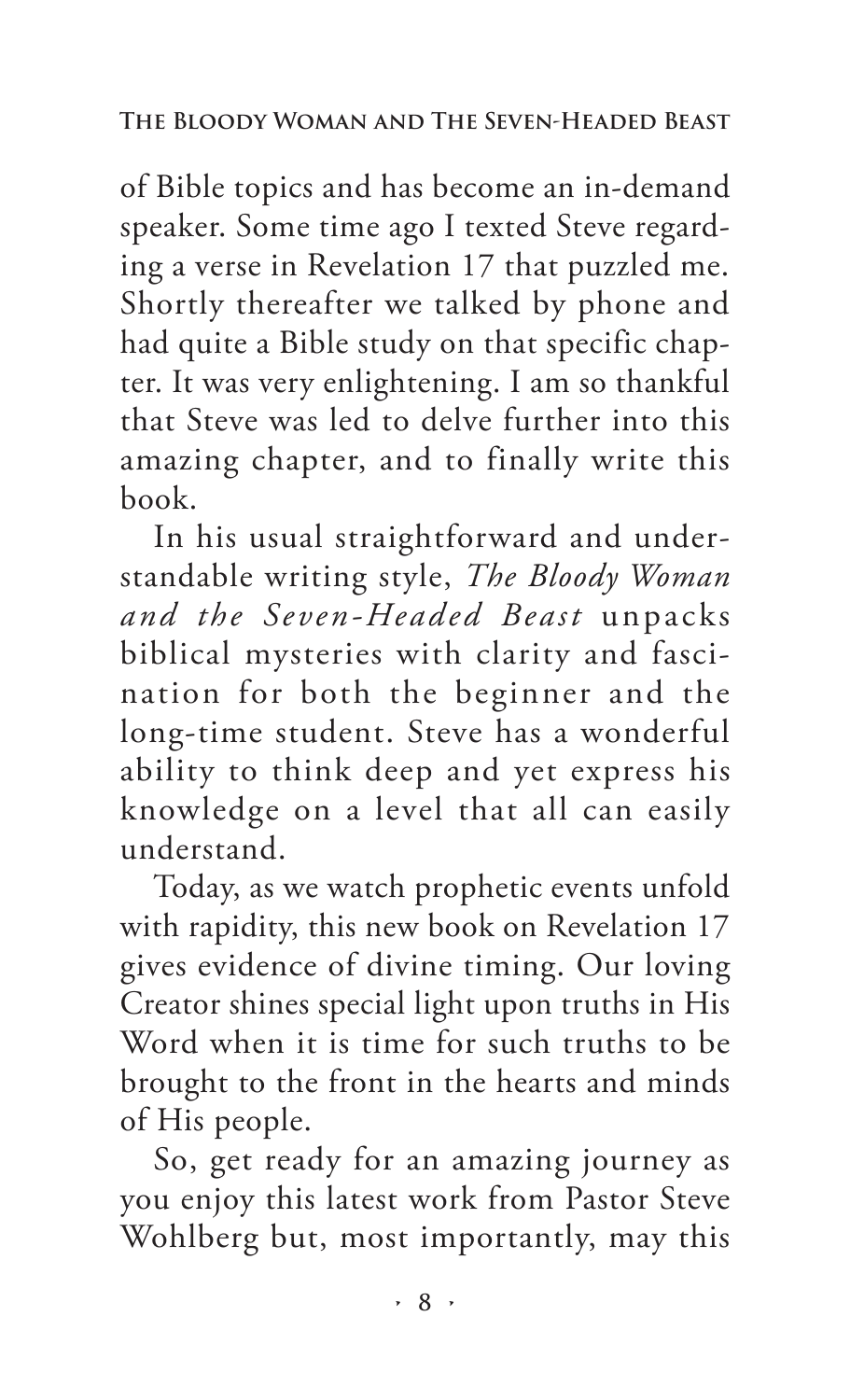#### **Foreword**

information help *you* to prepare for the momentous events that lie just before us.

> Brian McMahon Prophecy Unsealed Seminar Speaker www.prophecyunsealed.org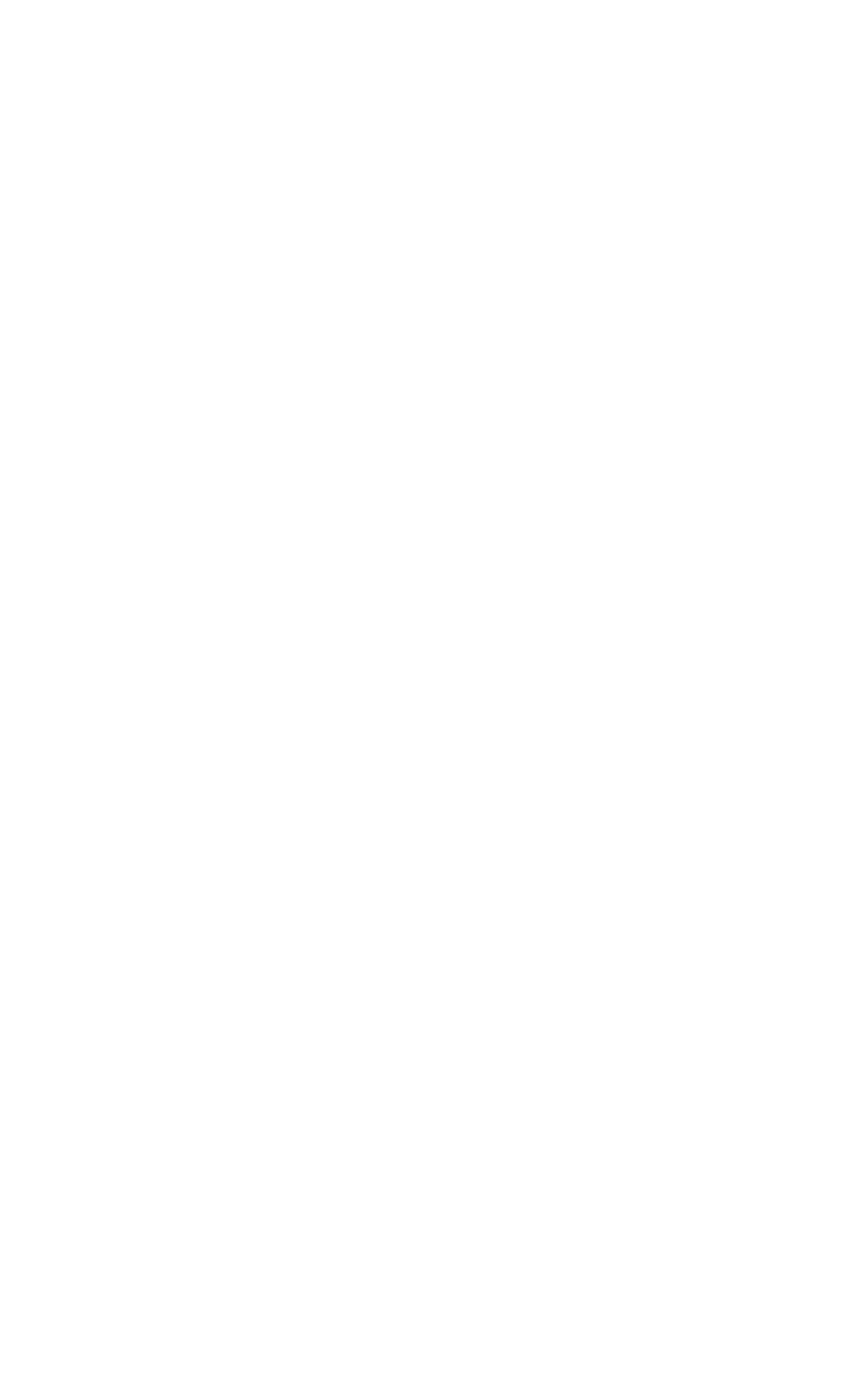## **Introduction**

The Book of Revelation is the last book of The Holy Bible. In its final chapter, Jesus Christ speaks to us, saying: "Behold, I am coming quickly! Blessed is he who keeps the words of the prophecy of this book" (Revelation 22:7). These words teach us two things: 1) that Jesus Christ will soon return to this earth, and 2) that we are blessed if we cling tightly to "the words of the prophecy of this book [the Book of Revelation]."

The Book of Revelation contains twentytwo chapters. The primary focus of *The Bloody Woman and the Seven-Headed Beast* is chapter 17, which contains a stirring warning of pending doom slated to fall on a seductive prostitute named "Mystery Babylon" (verse 5) who rides "a scarlet beast" with "seven heads and ten horns" (verse 3) and who is "drunk with the blood of the saints" (verse 6). Shortly before King Jesus returns, this strange seven-headed, ten-horned monster "will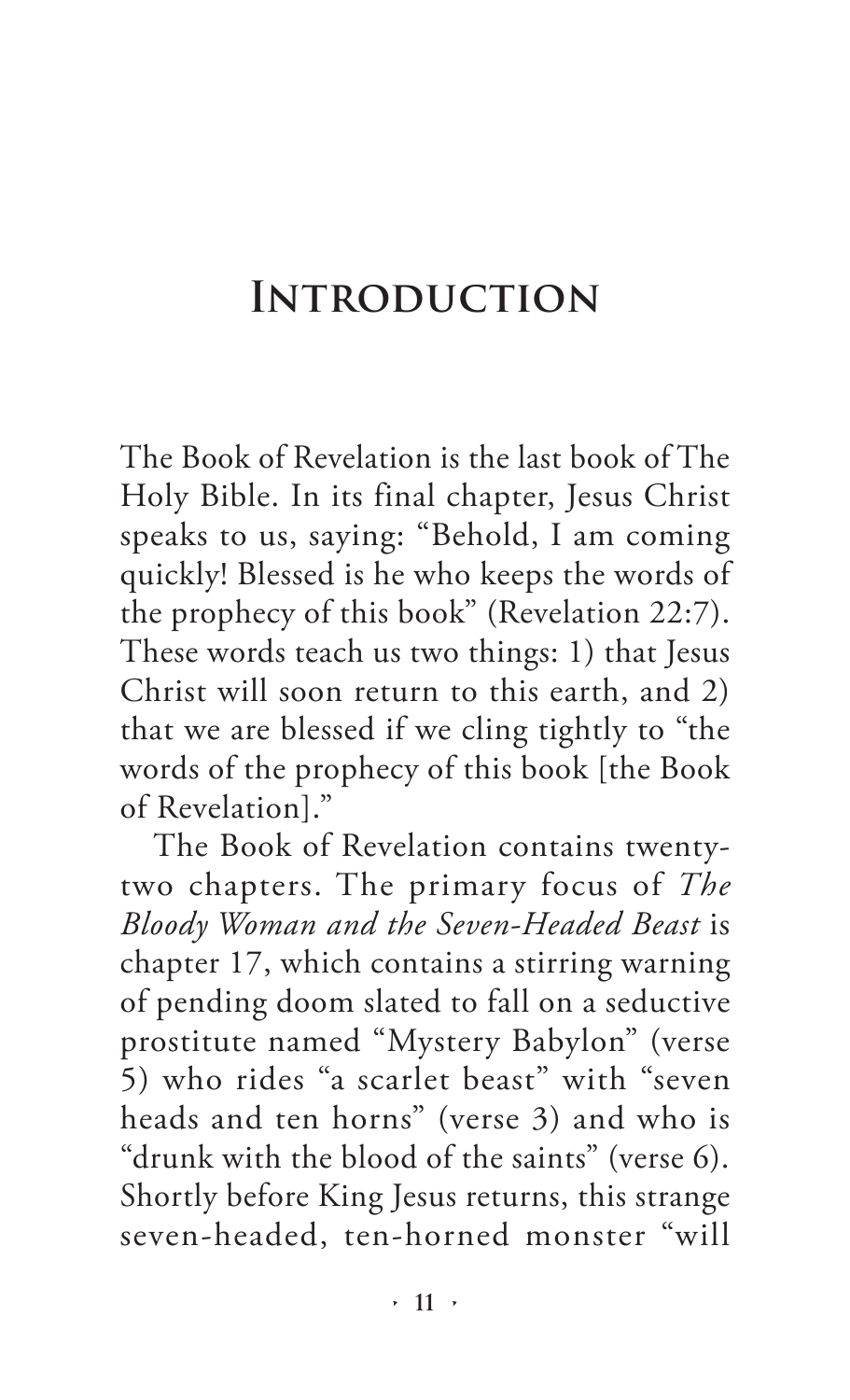ascend out of the bottomless pit. . . . And those who dwell on the earth will marvel, whose names are not written in the Book of Life from the foundation of the world, when they see the beast that was, and is not, and yet is" (verse 8).

Who is this mysterious woman who is represented as being drunk with the blood of God's people? And what does that sevenheaded, ten-horned creature she is riding represent? And what does it mean that this monster "*was,* and *is not,* and *yet is*" ? Other mysteries must be solved. "There are also seven kings," declares verse 10. "Five have fallen, one is, and the other has not yet come. And when he comes, he must continue a short time." Who are these "seven kings"? And who is the seventh king who appears only for "a short time"?

Is that "short time" close at hand?

What does this prophecy mean to us?

The vast majority of planet Earth's nearly eight billion human occupants have *no clue.* Even those familiar with the Book of Revelation usually have no idea. Are these mysterious prophecies talking about America? Europe? A revived Roman Empire? Russia? China? Iran? The Antichrist?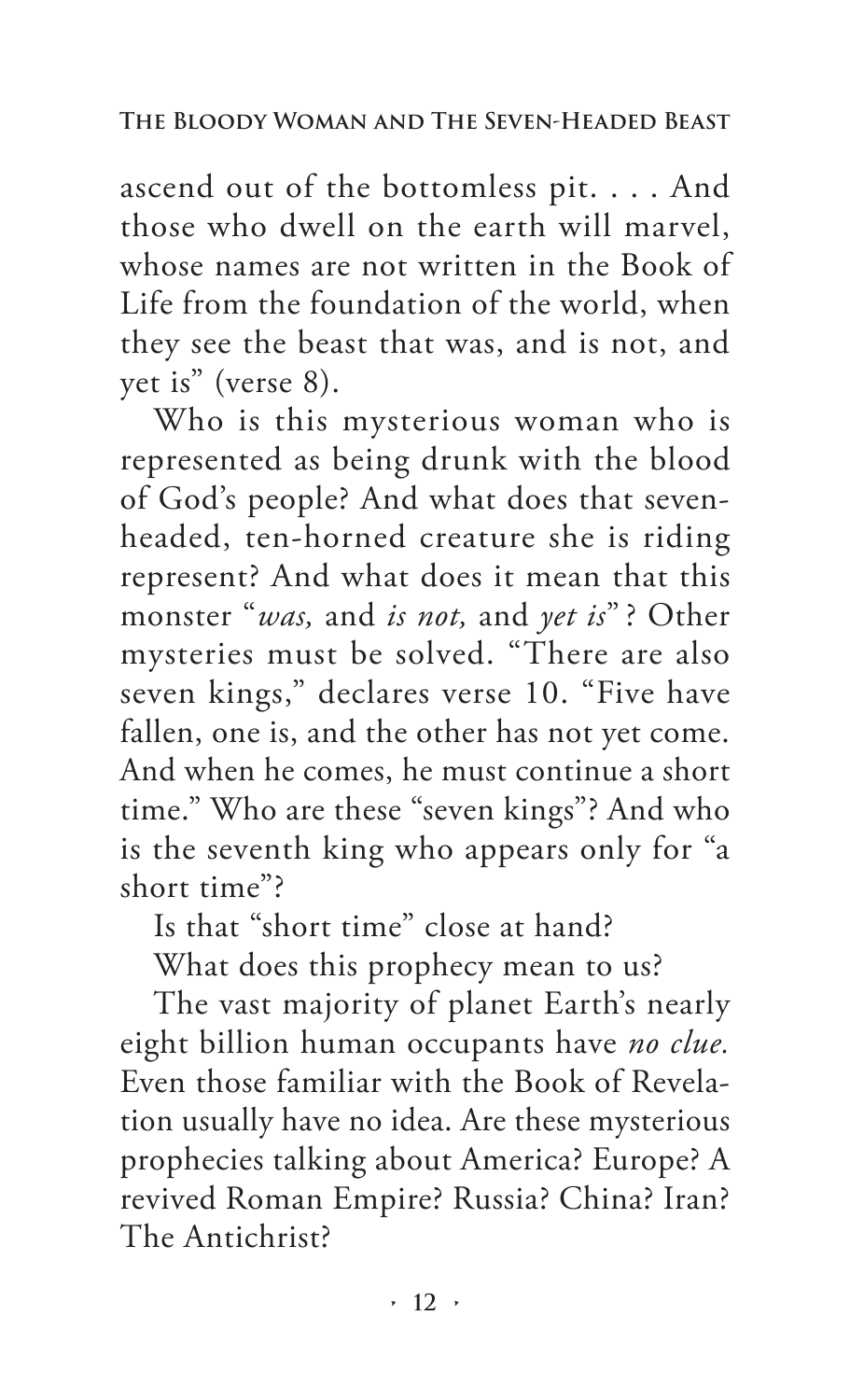Most Bible-believing Christians are stumped.

Or, they're just guessing.

Personally, I've been reading and contemplating the Book of Revelation for over forty years. I confess freely that I, too, have never fully understood chapter 17. Parts of it have always baffled me. Yet for some reason, in recent days, I can hardly get that chapter out of my head. Again and again, I've read its eighteen verses from top to bottom. ". . . he carried me away in the Spirit into the wilderness," wrote John, "And I saw a woman sitting on a scarlet beast . . . having seven heads and ten horns. . . . There are also seven kings. Five have fallen, one is, and the other has not yet come. And when he comes, he must continue a short time." I've wrestled, searched, pondered, and prayed that the same "Spirit" that whisked John into the wilderness would help me understand these deep truths of God.

It's been quite a journey. I've also looked at many different views and given up ideas I thought at first were right. Slowly the pieces have come together. Click . . . click . . . click. *Aha, that's it*, I've thought to myself many times, *that makes sense*. Step by step, my spiritual eyes have been enlightened, and I now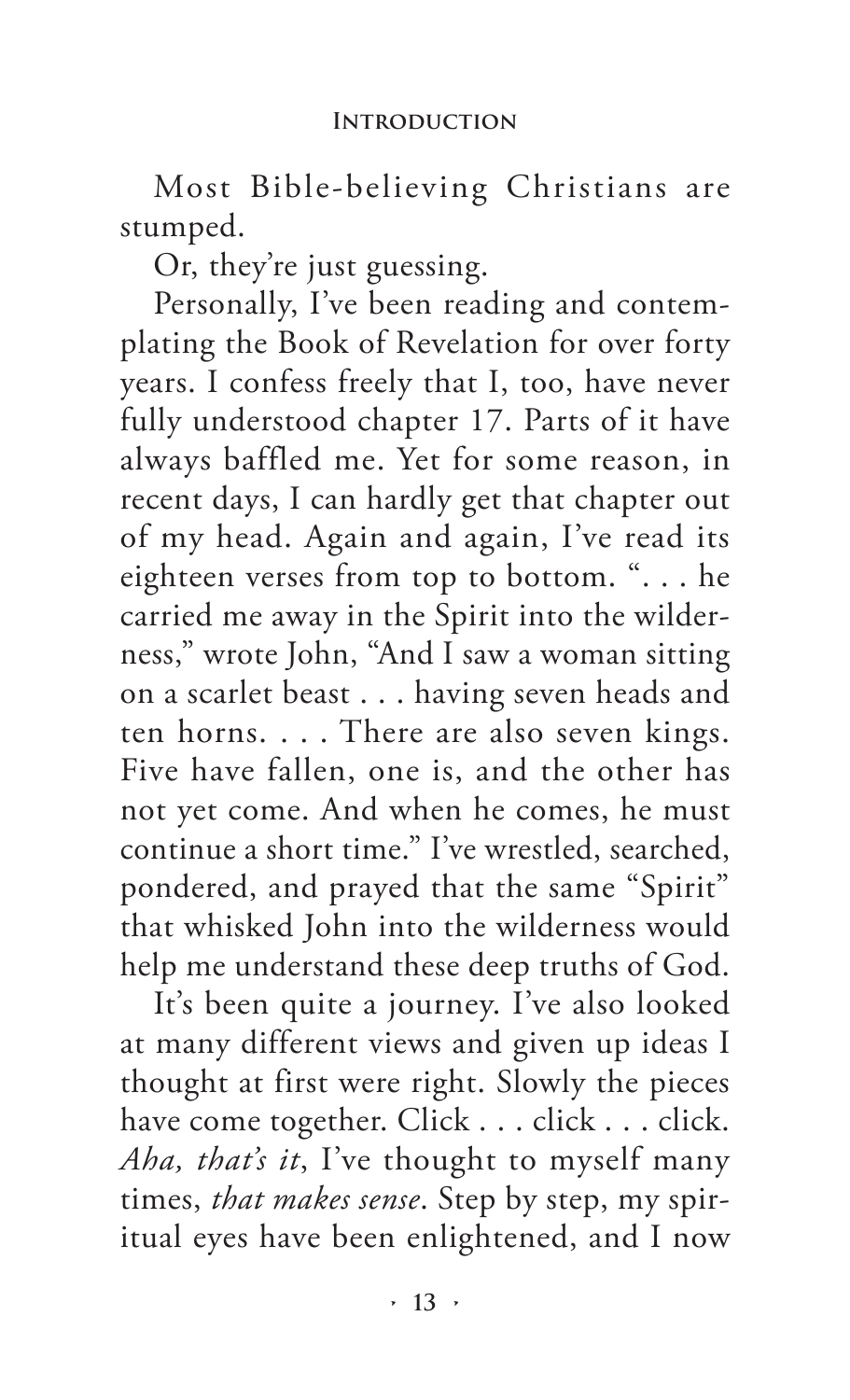believe that the Babylonian Harlot, the sevenheaded monster, and those "seven kings" represent specific, identifiable powers, many of which are often mentioned on The History Channel, CNN, and Fox News. From what I have discovered, Revelation 17 pinpoints major apocalyptic developments in these end times. Above all, its stunning prophecy concerns you, me, our relationship with Jesus, and our eternal destinies.

As this sacred information has slowly become organized inside my brain, a deep conviction has grown within me that I *must* write this book and sound the warning. But let me clarify something. My interest isn't in spouting off merely my own opinions—for man's ideas are often worthless. Instead, I hope to sensibly reveal what God Himself says and to explain how His words fit perfectly into real history and current events. God's words also reveal the future—to those with eyes to see and ears to hear.

Notice carefully. Revelation 17 says, *"until the words of God are fulfilled"* (verse 17). "The words of God" are infinitely more valuable than speculative theories. Thus my goal in writing this book is to teach "the words of God" and to show how they will soon be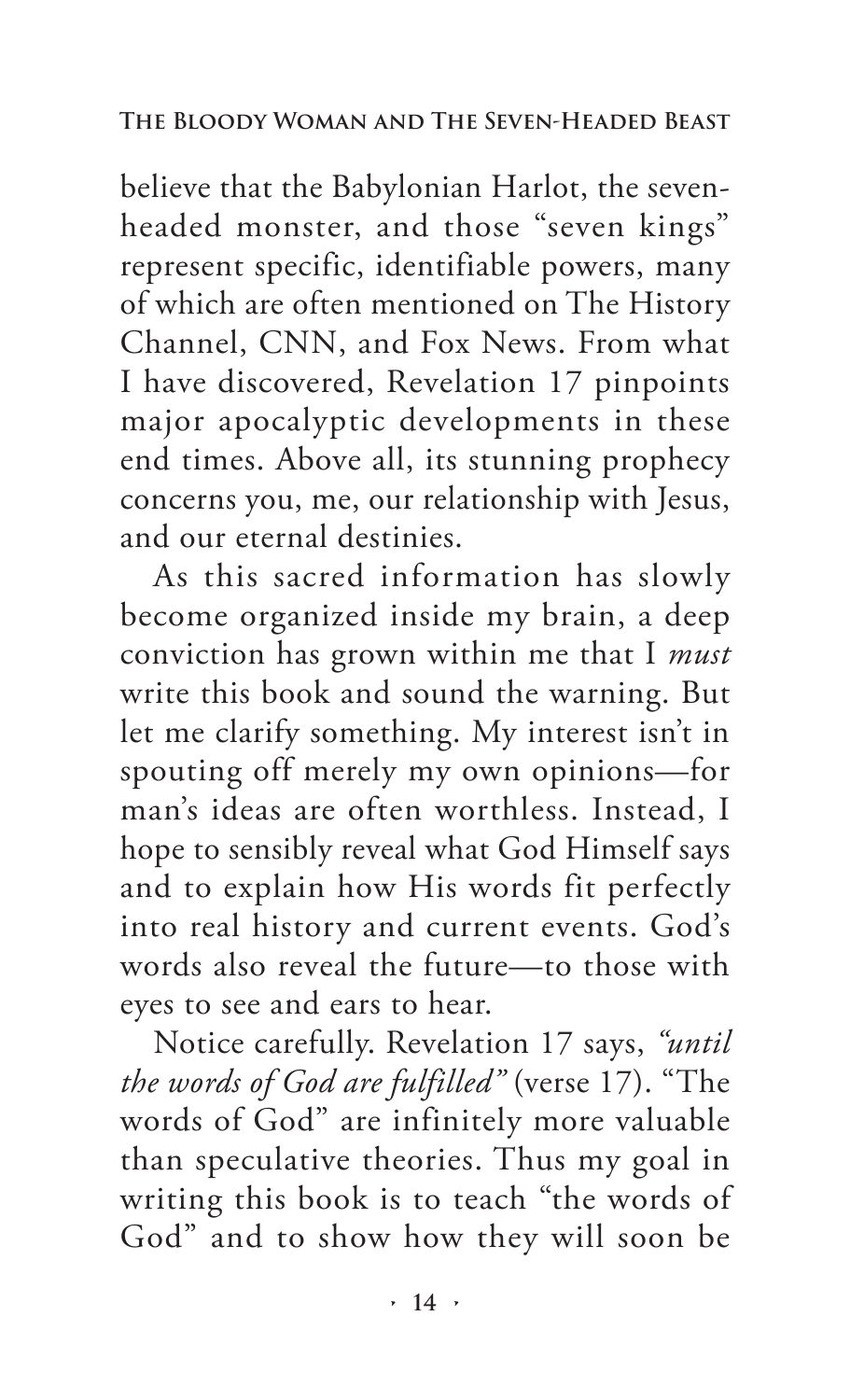"fulfilled." I promise I'll try to make things simple and easy to grasp. I have also written this book to help you become better prepared for that predicted time when the majority of planet Earth's inhabitants will be deceived by the harlot and follow the beast, all without knowing it. "Father, forgive them," Jesus prayed as misguided men nailed Him to a cruel cross, "for they do not know what they do" (Luke 23:34). Similar ignorance will occur again. While sincerely believing they are doing *right*, billions will do *wrong* under the devil's influence. Tragically, the majority will settle into a state where they are "of one mind, and they will give their power and authority to the beast" (Revelation 17:13).

"Here is the mind which has wisdom," declared a holy angel in Revelation 17:9. I want such wisdom, don't you? We definitely need wisdom to understand Revelation 17. Therefore I suggest that you pray for wisdom and discernment before you continue reading this book. As you will soon see, its contents are shocking, but needed. Ask God to help you.

Jesus said,

When He, the Spirit of truth, has come,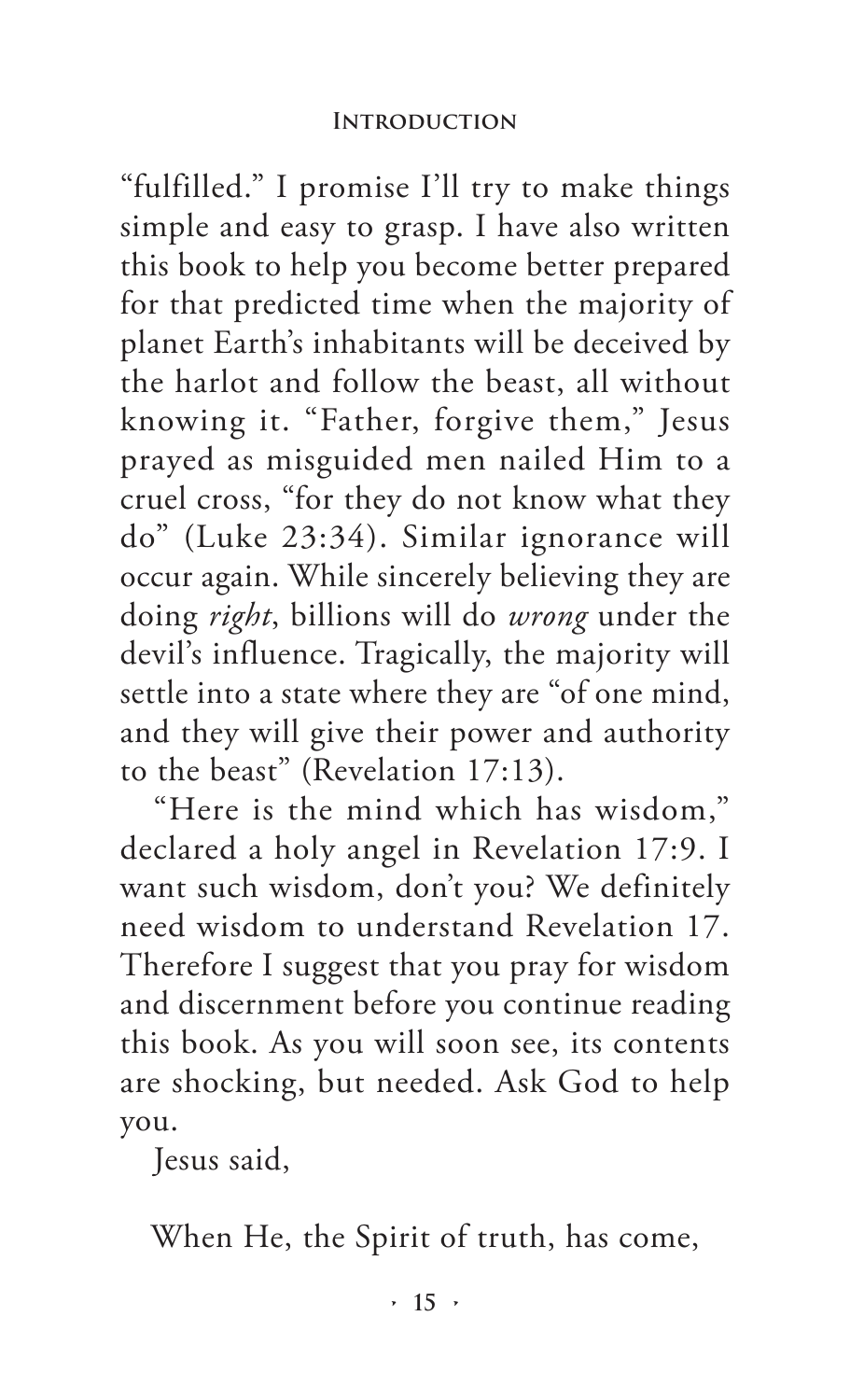**The Bloody Woman and The Seven-Headed Beast**

He will guide you into all truth. John 16:13

I sincerely hope "the Spirit of truth" will teach you through these pages, that your soul will be richly blessed, and that reading *The Bloody Woman and the Seven-Headed Beast* will aid your personal preparation for the glorious Day when Jesus Christ returns.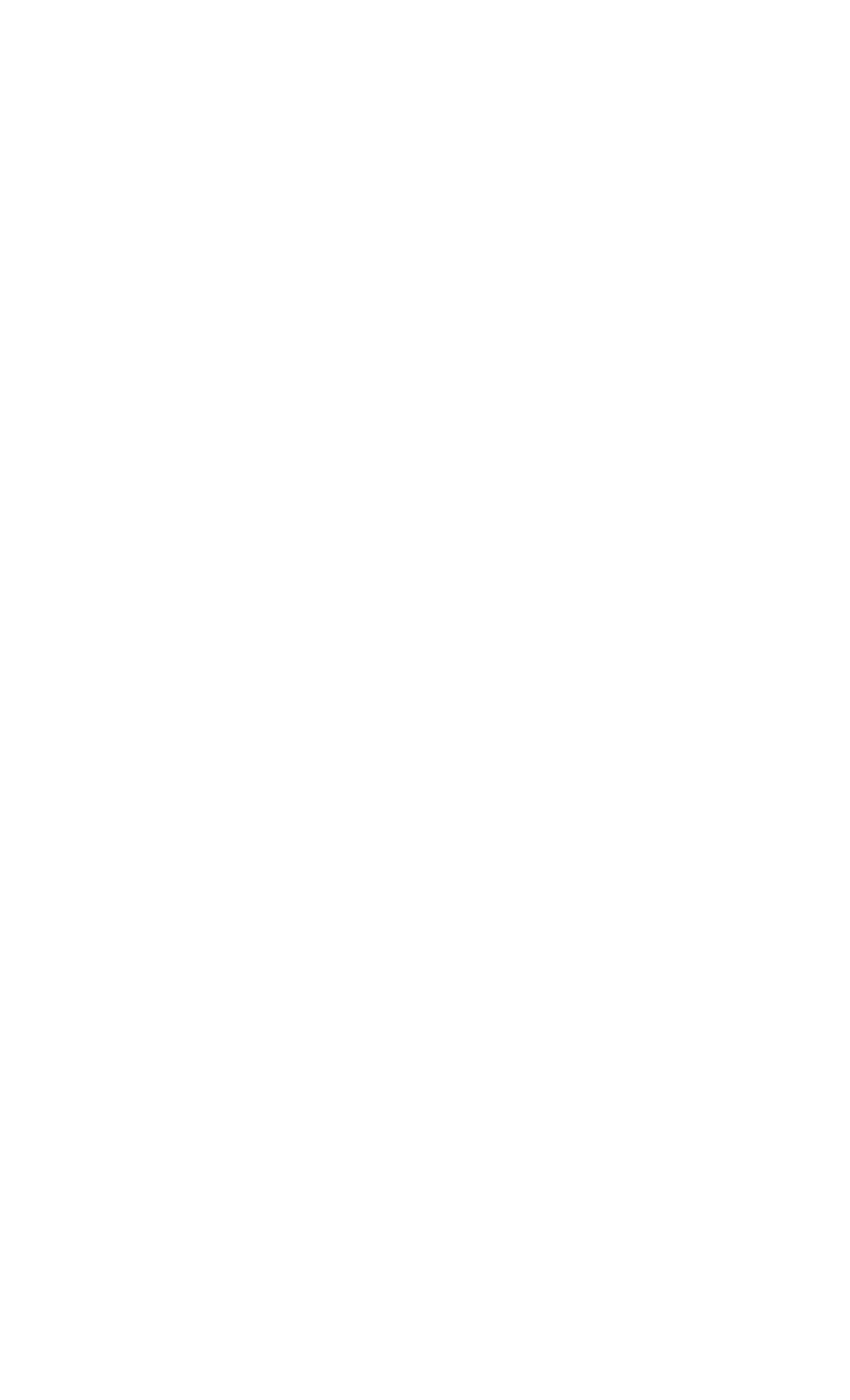## **A Carpenter's Child**

Beneath a star He came to earth, In a tiny Eastern land; A carpenter's Child, humbly born, With salvation in His hand.

No earthly kingdom did He rule, Nor conquering army lead; No blaring trumpets tolled His birth, Nor angels intercede.

A simple childhood did He live, But grew without a sin; Spotless was the carpenter's Child, The pattern for all men.

In manhood soon, His message came, He told of man's salvation; And still today His message goes To plead for every nation.

The hope of all this sinful world Was nailed upon the tree, And mankind was held within the balance For days that numbered three.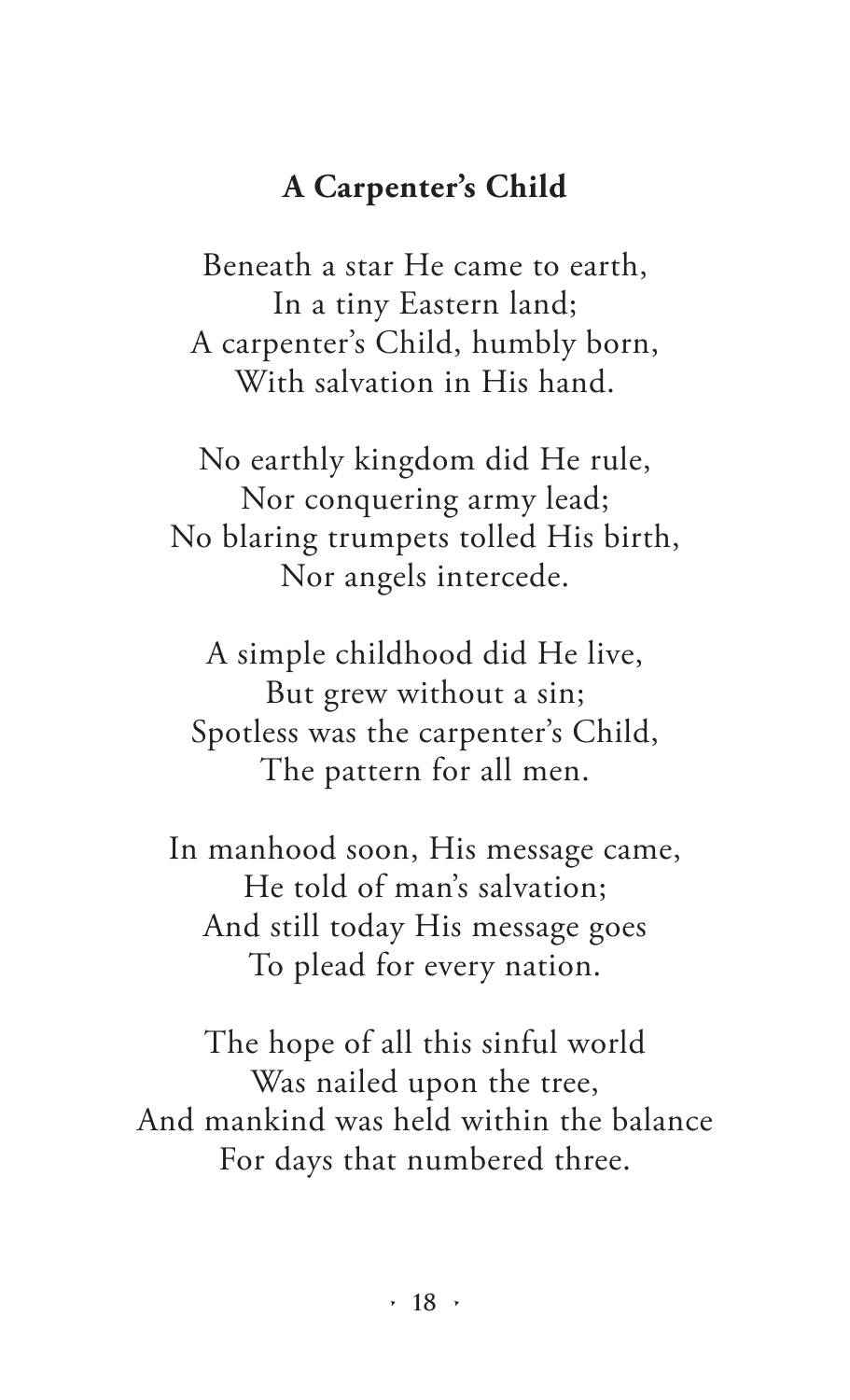And then He rose, defeating death, And promised to return, But left His message to all men Who wish to grow and learn.

The Holy Spirit roams this world In search of all His sheep; Who grow by faith in Jesus' word, And His commandments keep.

The love He taught, the peace He gives Are yours right now to claim; This humble Man of Galilee, Christ Jesus is His name.

Though Son of Man, He was our God, For mankind He descended; He conquered sin and conquered death, And Satan's rule has ended.

We must grow within His strength Till He returns again; The Son of God, a carpenter's Child, The Saviour of all men.

—Written by Jerry Yocom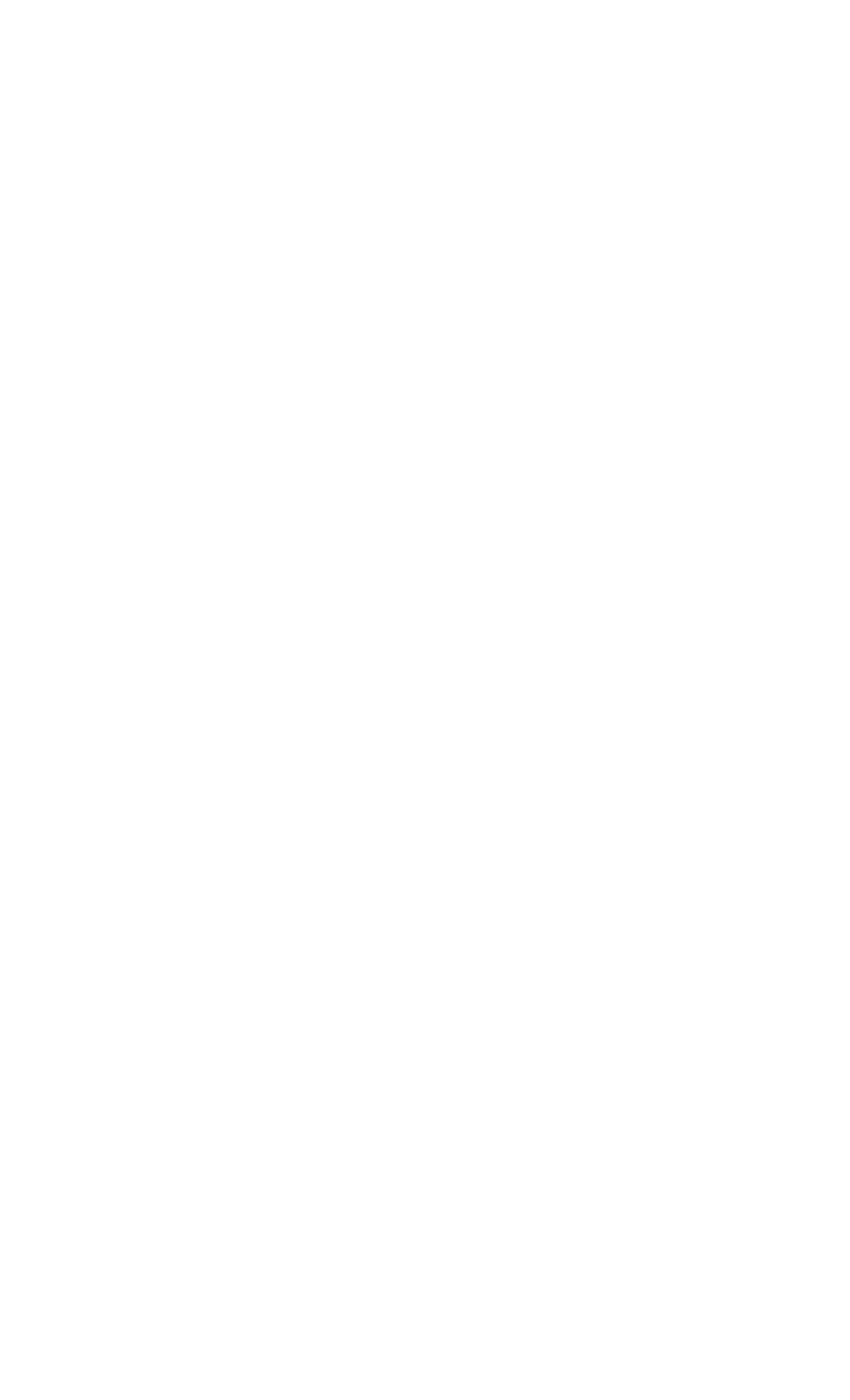## **Chapter 1**

# **Identifying the Bloody Woman**

*The high-minded man must care more for the truth than for what people think.* —Aristotle, Greek philosopher

As we begin our journey seeking to decode Revelation 17, the best place to start is at the beginning. The first verse opens with these sober words:

Then one of the seven angels who had the seven bowls came and talked with me, saying to me, "Come, I will show you the judgment of the great harlot who sits on many waters . . ." Revelation 17:1

Significantly, the angel who talked to John at the beginning of Revelation 17 was "one of the seven angels who had the seven bowls" of God's wrath that will eventually be poured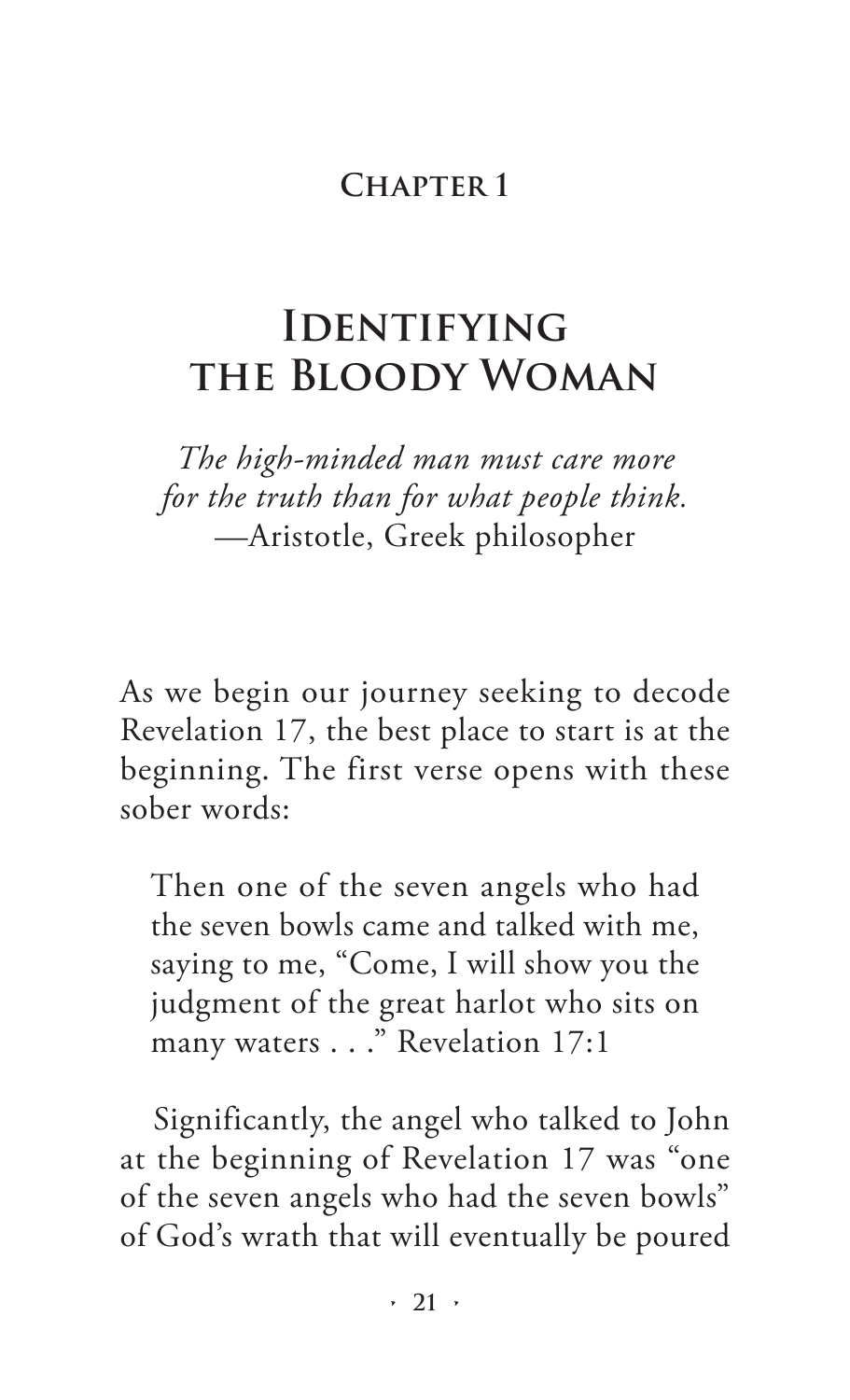out upon those who receive "the mark of the beast" (compare with Revelation 16:1–2) just prior to the return of Jesus. Therefore, starting with Revelation 17, verse 1, we know that this chapter has an end-time context. Later on in this book, I will provide information about "the mark of the beast" itself—but not yet. At this point, I simply want you to realize that Revelation 17 begins in the context of an end-time "judgment" slated to fall upon "the great harlot who sits upon many waters."

Another critical point to realize is that when John is "carried" away "in the Spirit" (verse 3) in Revelation 17, his attention is drawn to a woman who *has already acted wickedly.*  In other words, Revelation 17 doesn't start with a prediction of the future rising of this Lady, looking forward from John's own time, which was around AD 96. Instead, it starts by annoucing an end-time judgment slated to fall upon "the great harlot" *who has already existed for centuries and who will soon be judged for her past crimes.* Thus, in the vision of Revelation 17, John is transported into *the distant future,* far beyond his own time when he lived as a prisoner on the Greek island of Patmos in the first century.

"Come," the angel beckoned, *"I will show*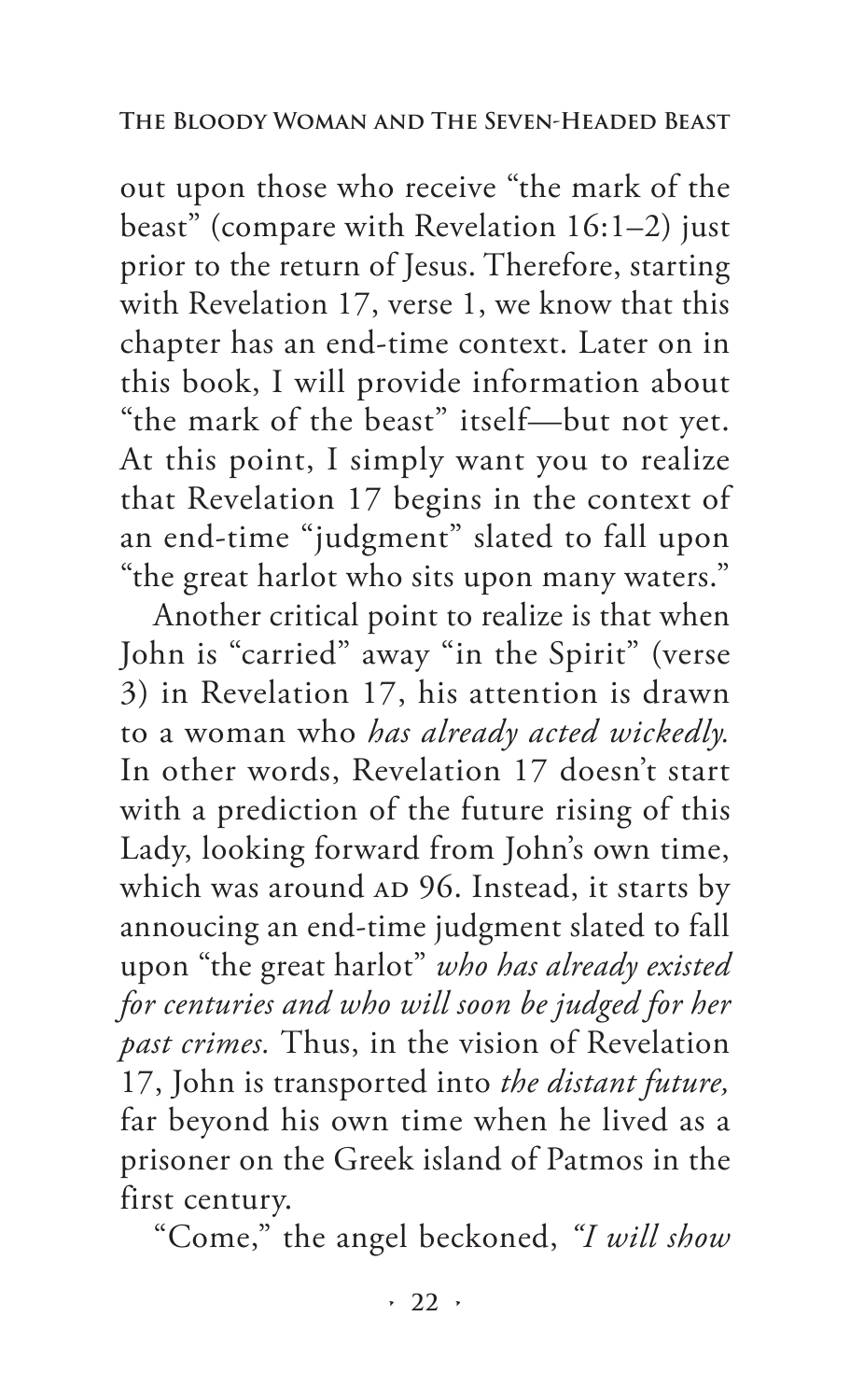#### **Identifying the Bloody Woman**

*you the judgment of the great harlot who sits on many waters."* This "great harlot" looms large in Revelation's end-time prophecies. A harlot is seductive. Through her tempting charms, she entices men into forbidden paths. It is the same with "the great harlot" of Revelation 17. She also seduces humans, who find her pleasurable. Yet because she leads men and women away from the Bible, she will someday be destroyed by a sin-hating God when His fierce judgments suddenly drop upon her. What does it mean that she "sits on many waters"? We don't need to guess. The angel who talked to John soon became an interpreter with this clear explanation:

Then he [the angel] said to me, "The waters which you saw, where the harlot sits, are peoples, multitudes, nations, and tongues." Revelation 17:15

This explanation reveals *a key principle* I have accepted in my study of Revelation 17, which is this: When an angel interprets the meaning of a symbol, he does so by providing *a literal explanation.* In this case, "The waters . . . where the harlot sits"—which are symbolic—represent literal "peoples,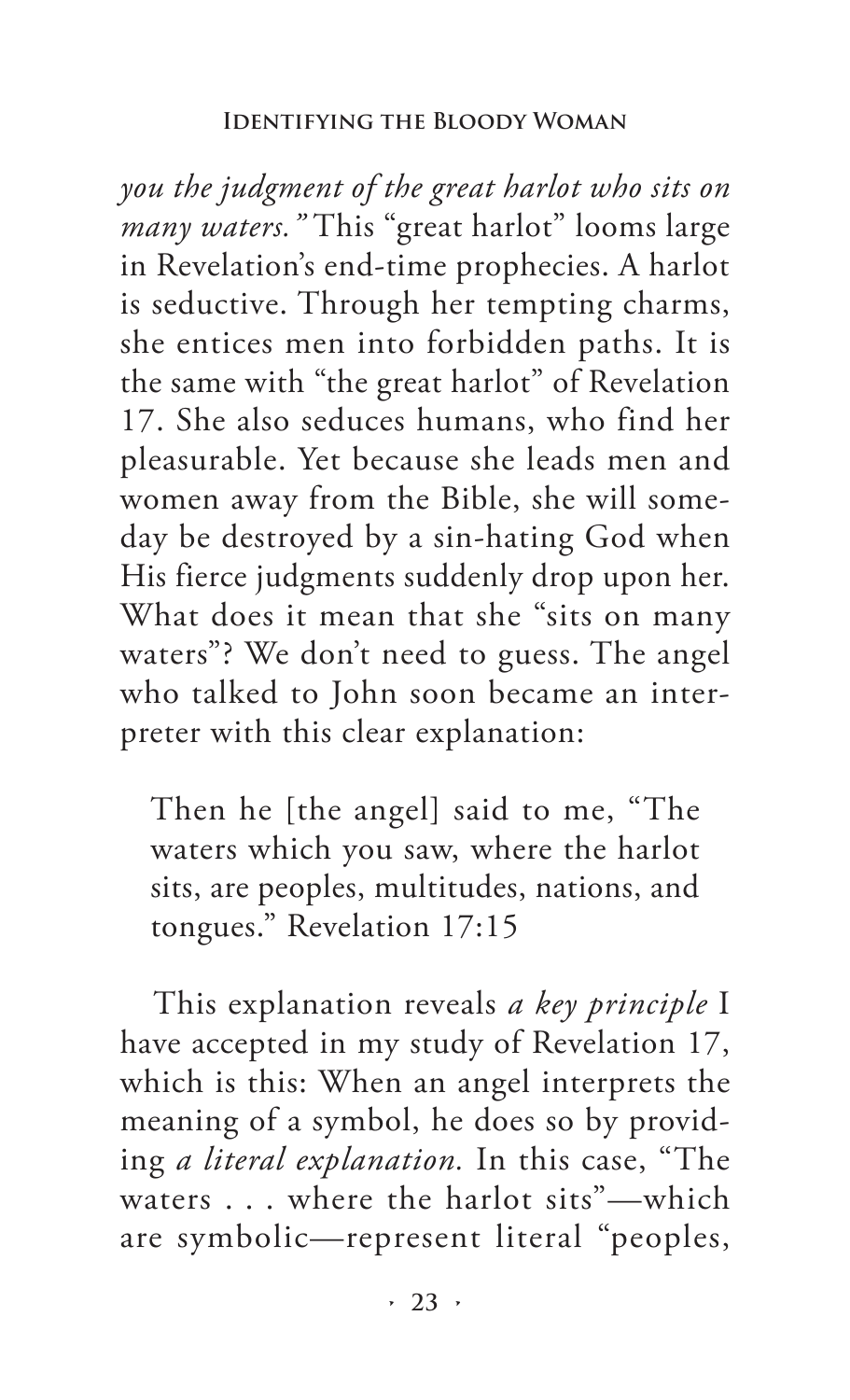multitudes, nations, and tongues [languages]." As you will soon see, this **From Symbol to Literal Principle** is rock solid. I will give more examples of it soon. It is one of the keys to correctly unlocking Revelation 17's mysterious prophecies.

"The great harlot" "sits" upon "many waters" symbolizing vast numbers of "peoples, multitudes, nations, and tongues." Another key lesson we can learn from this is that the Great Whore has acquired global influence. Thus, as we seek to correctly identify this sinister female, we must look for something well-known to earth's teeming inhabitants. Yet until God's "judgment" finally falls upon her during the seven last plagues, the world's "peoples, multitudes, nations, and tongues" don't realize that they have been devoting themselves to a deceiving Enchantress.

If they did, they wouldn't support her. The angel continued:

". . . with whom the kings of the earth committed fornication, and the inhabitants of the earth were made drunk with the wine of her fornication." Revelation 17:2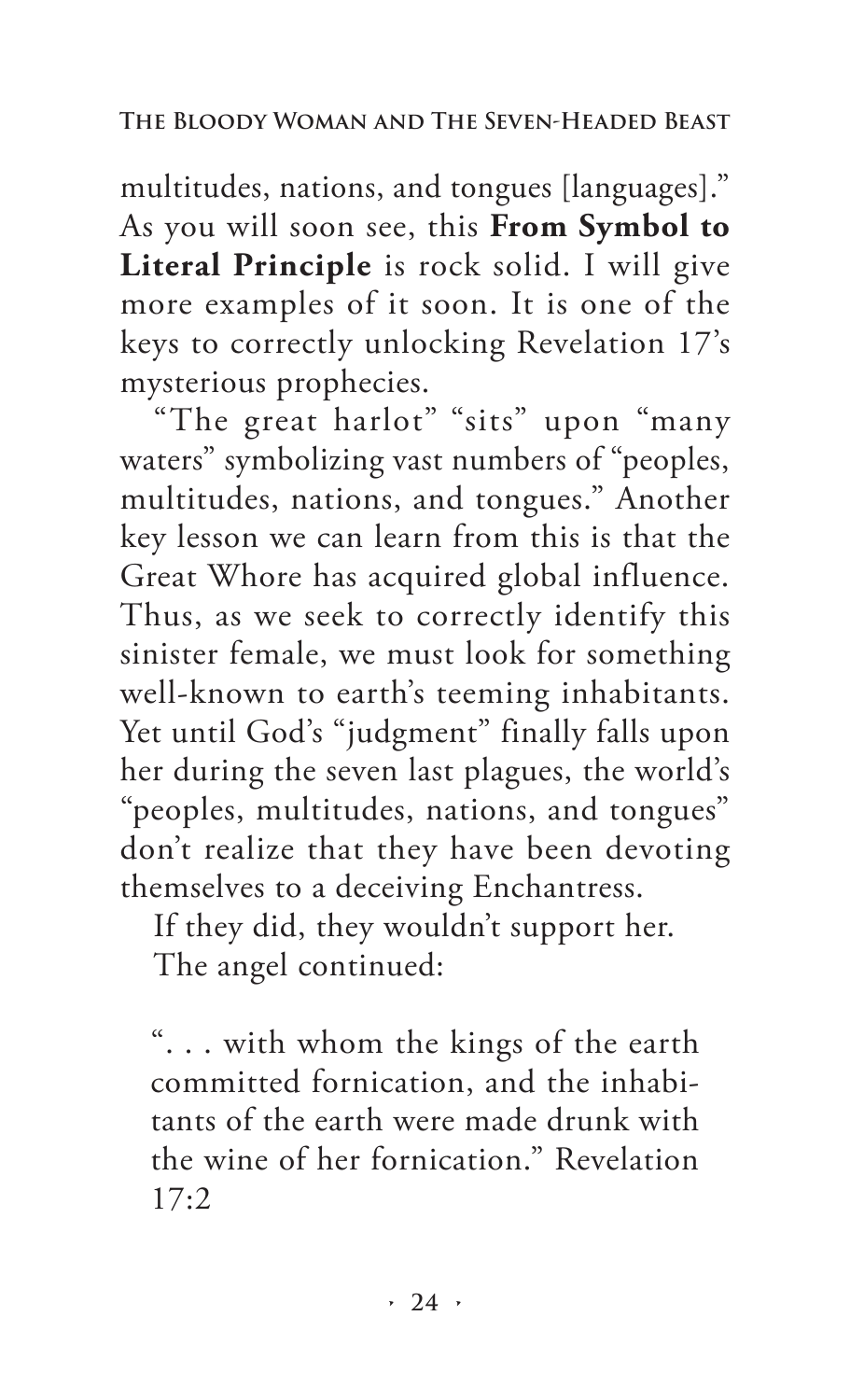Here we discover that the Great Whore has been committing "fornication" with "the kings of the earth," which means she has had illicit relations with royalty. Thus as we seek to identify The Harlot, we must look for a Mistress who has been publicly involved with "the kings of the earth"—which would include influential queens, Heads of State, distinguished diplomats, royal personages, ambassadors, and embassies.

In other words, this captivating lady's activities aren't hidden like a rat lurking in a dark underground sewer. No, no. Instead, they are conducted in the full light of day and are even widely reported by respected media outlets. The statement in the latter part of verse 2, that "the inhabitants of the earth were made drunk with the wine of her fornication," shows that her illicit activities have become wholly respectable in the eyes of earth's dazzled masses. This truth is critical to correctly interpreting this startling prophecy. More clues to help us identify this Wicked Woman can be discovered by carefully reading verses 3–6. Look closely:

So he [God's angel] carried me [John] away [from John's time into the distant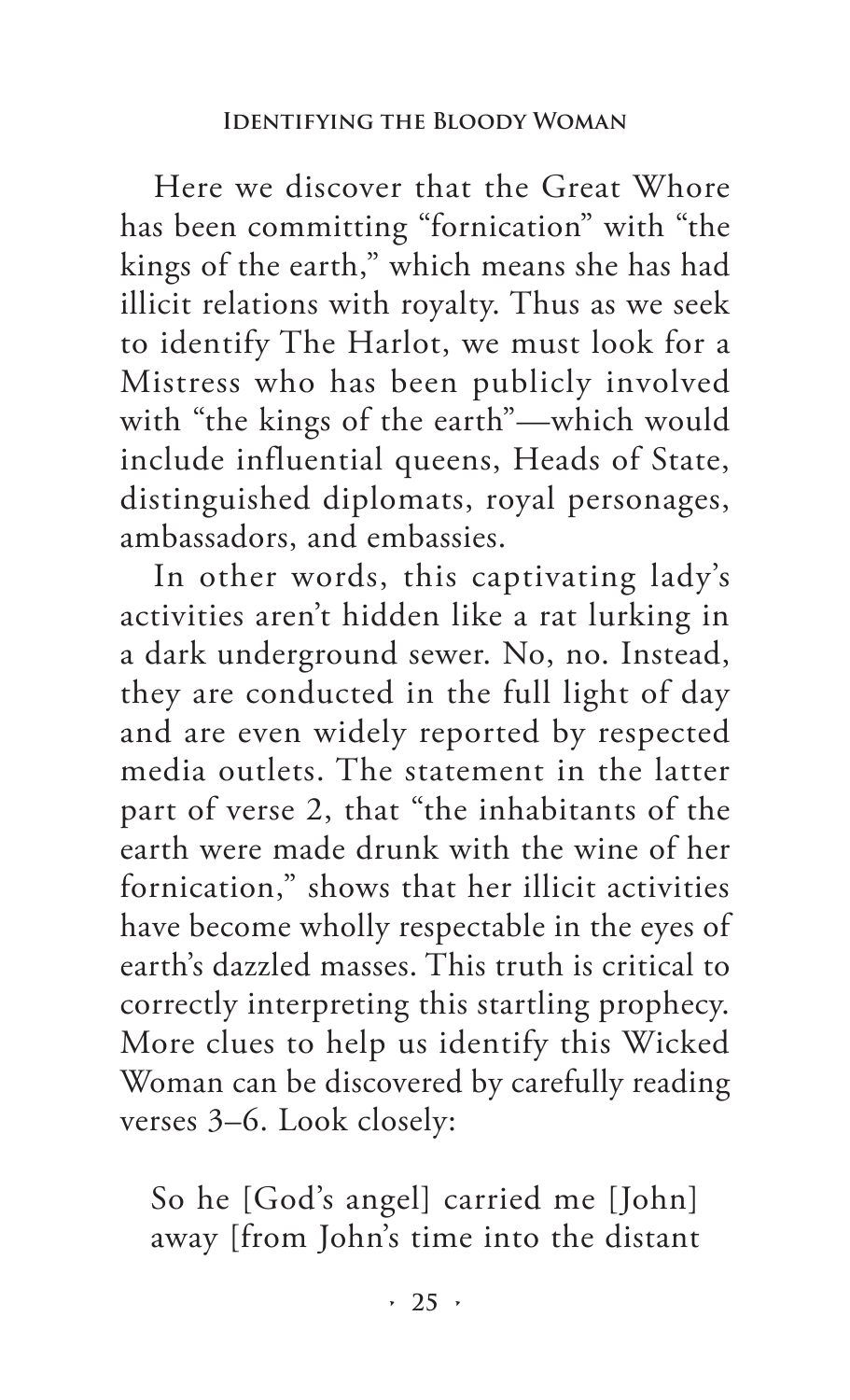## **The Bloody Woman and The Seven-Headed Beast**

future] in the Spirit [this was a supernatural revelation] into the wilderness. And I saw a woman sitting on a scarlet beast which was full of names of blasphemy, having seven heads and ten horns. The woman was arrayed in purple and scarlet, and adorned with gold and precious stones and pearls, having in her hand a golden cup full of abominations and the filthiness of her fornication. And on her forehead a name was written:

MYSTERY, BABYLON THE GREAT, THE MOTHER OF HARLOTS AND OF THE ABOMINATIONS OF THE EARTH.

I saw the woman, drunk with the blood of the saints and with the blood of the martyrs of Jesus. And when I saw her, I marveled with great amazement. Revelation 17:3–6

The next principle I have adopted in my study of Revelation 17 is called **The Weight of Evidence Principle.** The idea is that in order to correctly identify the Seducer, we must look at the weight of evidence by piecing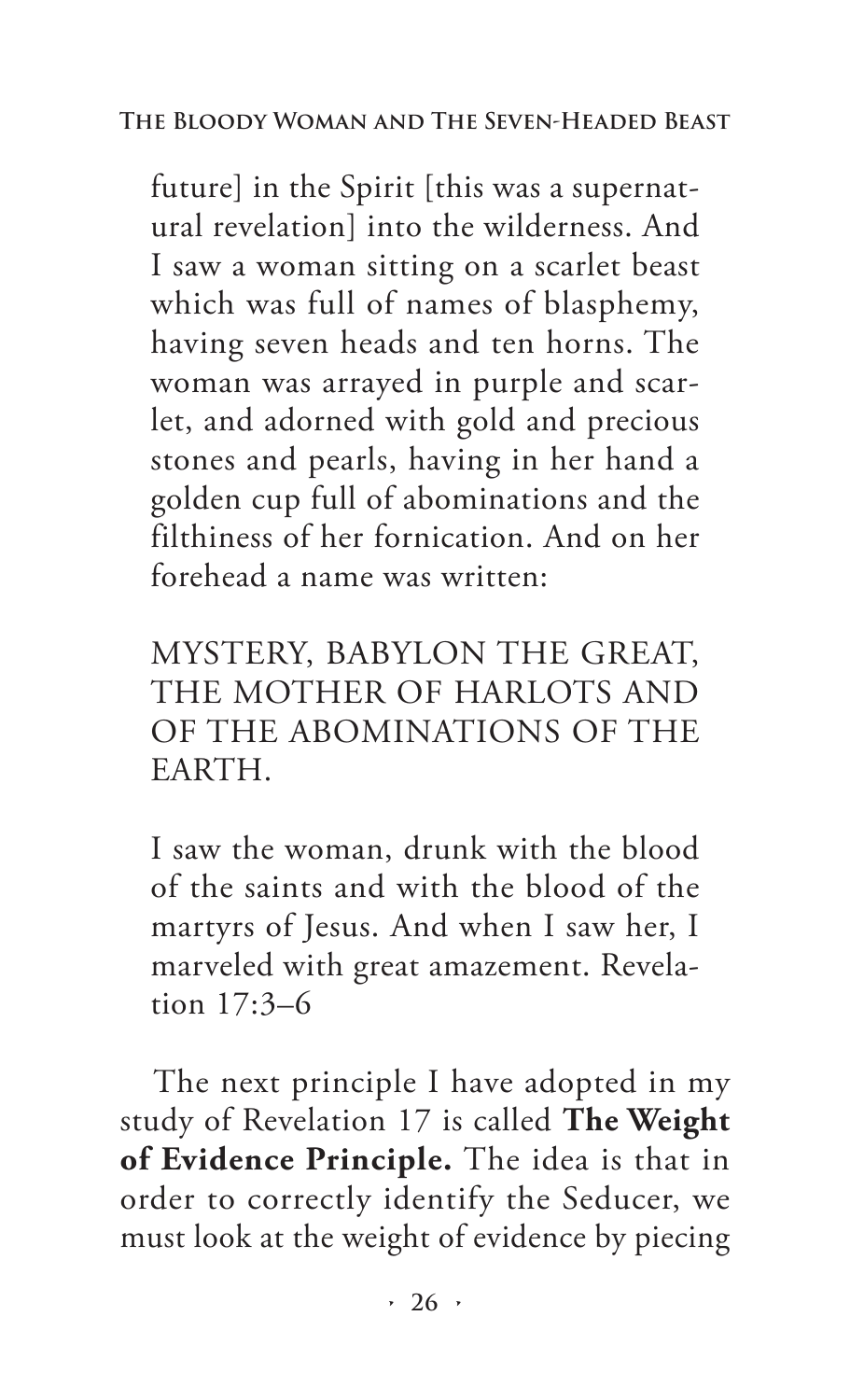all the clues together. One clue isn't enough. We must gather them all. Only then can we detect the Harlot's true identity.

Here are twelve clues found in Revelation  $17:1-6:$ 

- 1. She is a "woman." In the New Testament, a "woman" often represents a church (see Matthew 25:1–13; 2 Corinthians 11:2; Revelation 12:1, 3, 17; 19:7–8).
- 2. This woman is particularly dressed "in purple and scarlet" colors, which will help us to identify her.
- 3. She is associated with vast wealth, being "adorned with gold and precious stones and pearls."
- 4. She holds "in her hand a golden cup."
- 5. Her golden cup is "full of abominations."
- 6. She is a "whore" (indicating that she is an unfaithful church). She is also described as "fallen" (see Revelation 18:2), which indicates that at an earlier point she stood upright and pure, but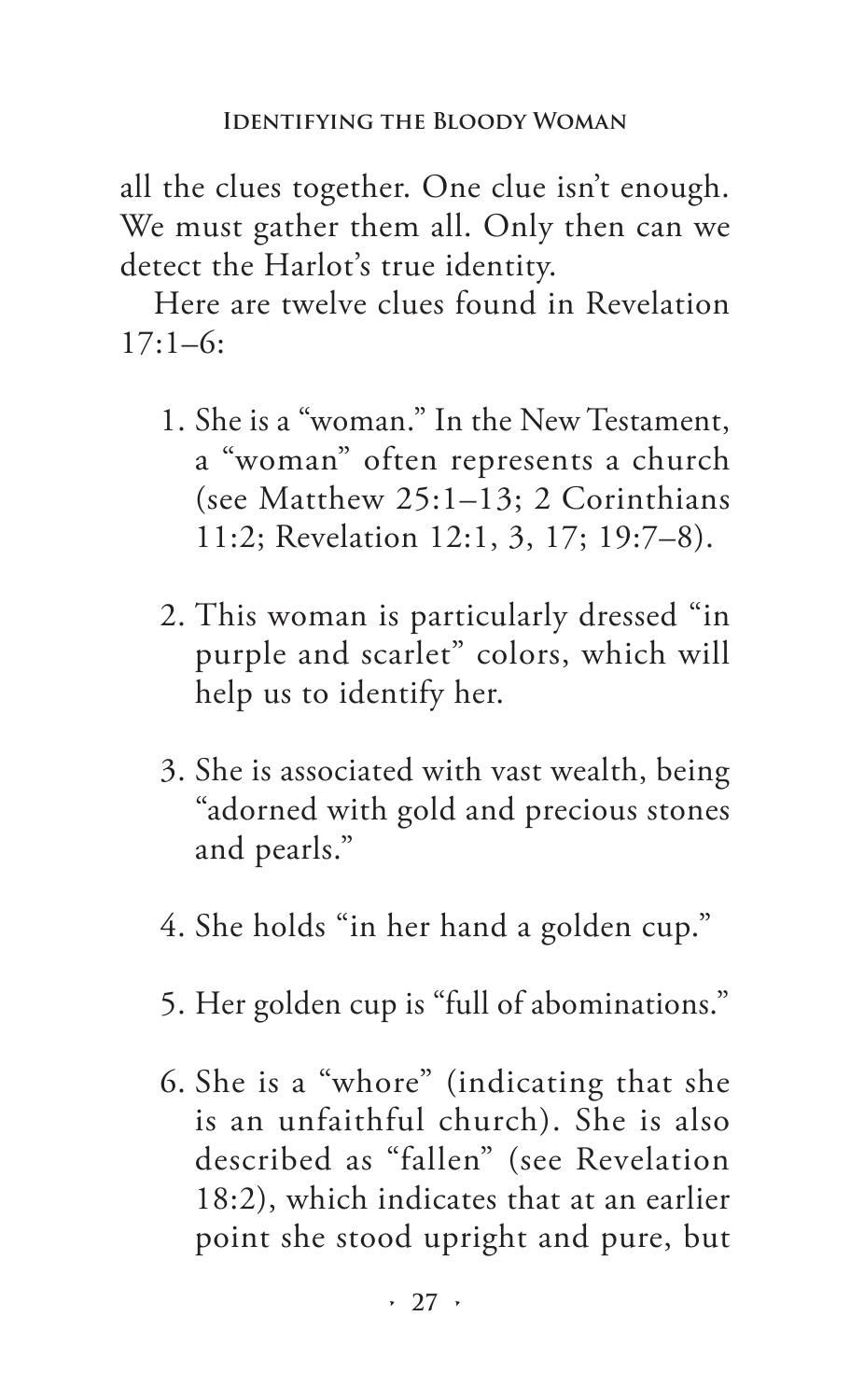### **The Bloody Woman and The Seven-Headed Beast**

she has departed from the revealed truth of God.

- 7. She is called "THE MOTHER" (only one church on earth calls itself The Mother Church).
- 8. She is the "Mother of Harlots," showing that—from the perspective of this vision—she has previously given birth to harlot daughters (churches) who originally came out of her (because of her errors) but who have followed her poor example of unfaithfulness to God's truth.
- 9. She has already committed spiritual fornication with "the kings of the earth" (indicating that she is often involved with world leaders).
- 10. The "inhabitants of the earth" have become "drunk" (confused and deceived) by her "wine" (which represents her false teachings).
- 11. She sits upon "many waters" (representing vast groups of people), implying that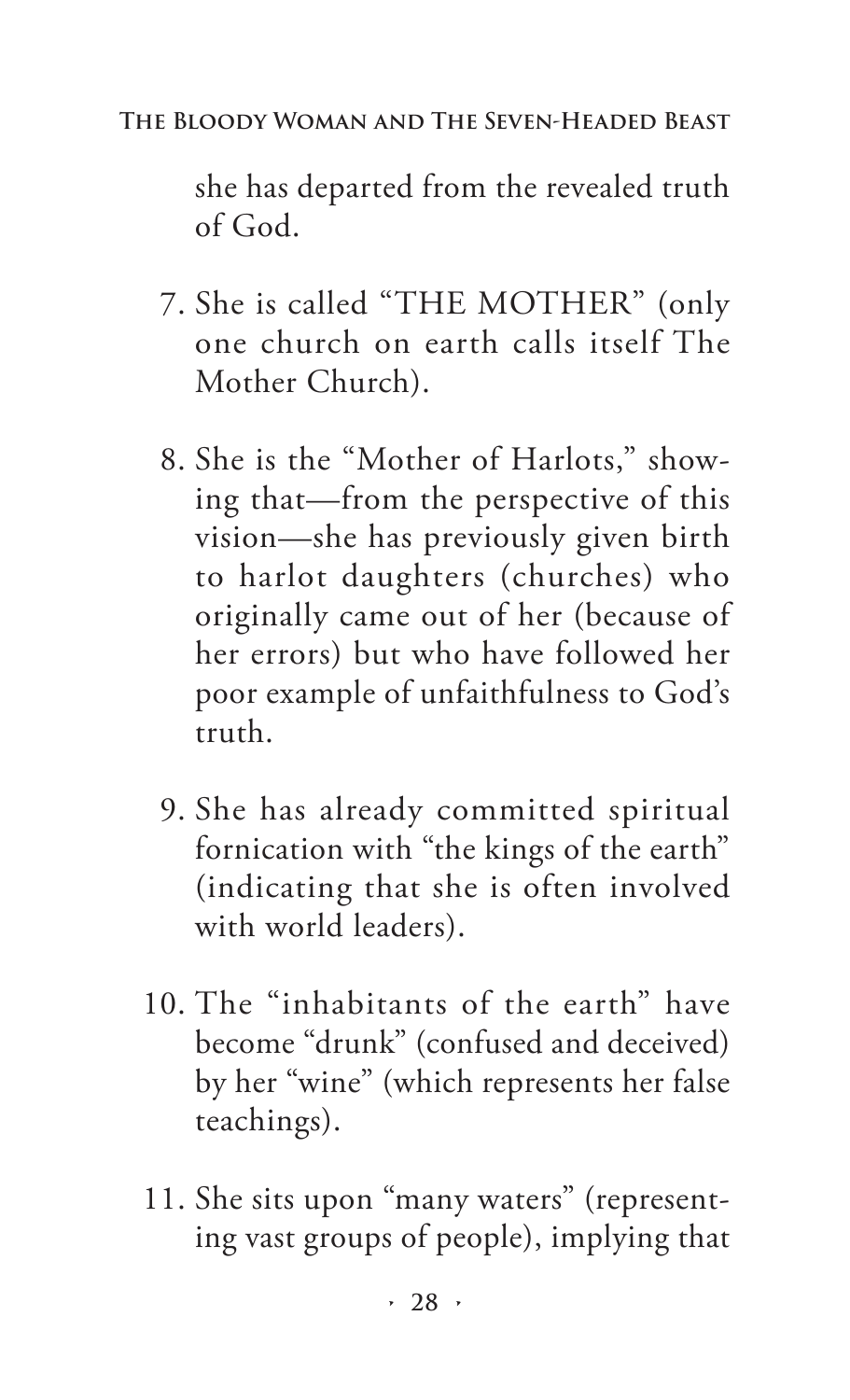she has achieved global influence.

12. She has become a deadly, persecuting woman who has already shed the blood of countless "martyrs" of Jesus Christ. So much so, that she is considered to be "drunk with the blood of the saints."

We will look at more clues soon, but that's enough for now.

Who is "the great harlot"?

By now, the correct answer should be pressing itself into your head. Honestly, upon sober reflection—in the light of historical facts that truth becomes obvious. Best-selling evangelical author Dave Hunt, whose twenty-plus books have combined sales of over three million copies, has tackled this topic head-on in his penetrating book, *A Woman Rides the Beast: The Roman Catholic Church and the Last Days*, published by Harvest House. Chapter titles include: Mystery Babylon, Unholy Mother, A City on Seven Hills, Dominion over Kings, Blood of Martyrs, and The Reformation Betrayed. Marshaling a vast amount of evidence from Scripture, church history, and from the Protestant Reformation, Mr. Hunt accurately reports that "The leaders of the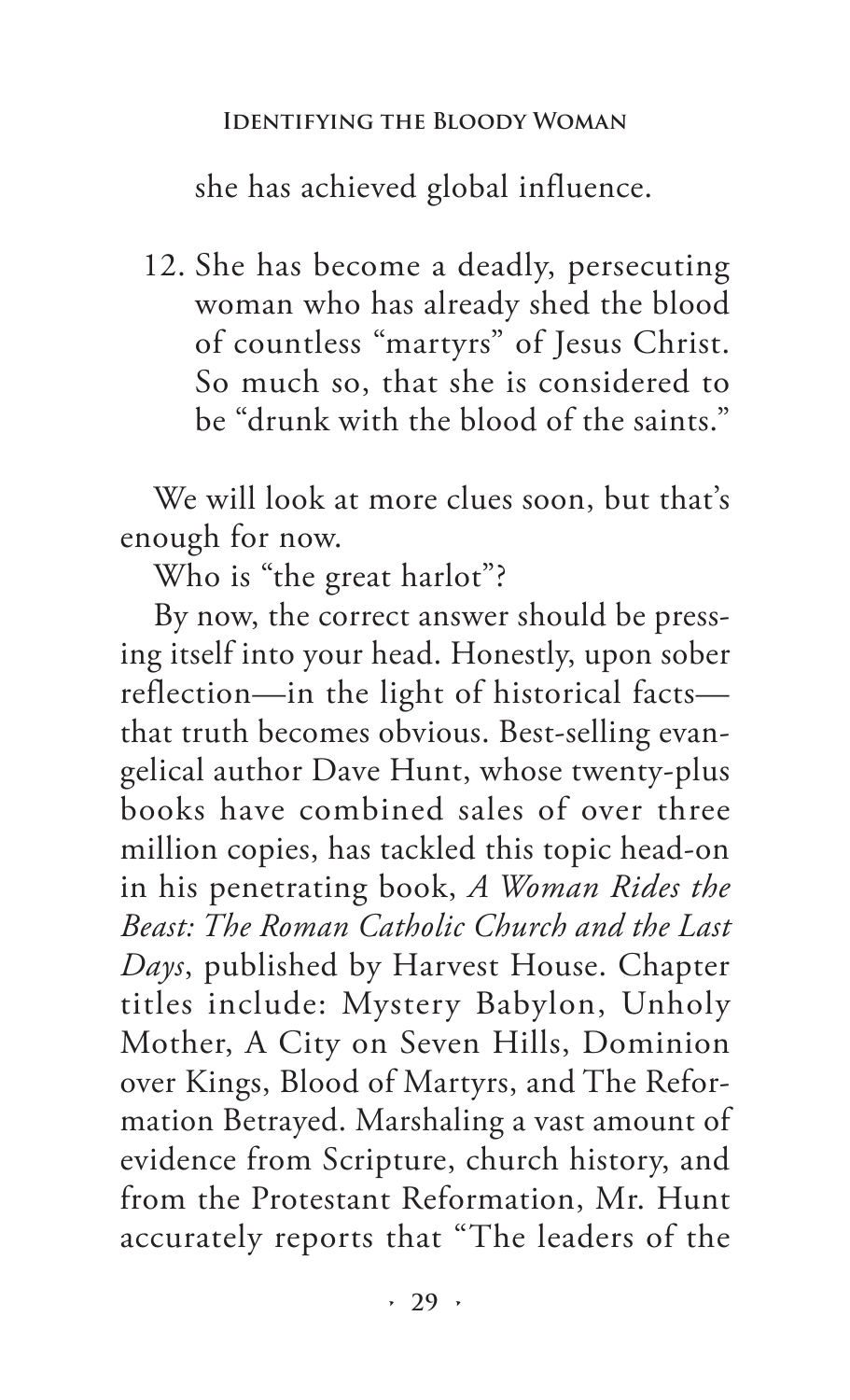Reformation [in the 1500s] were certain that she [the harlot of Revelation 17] *represented the Roman Catholic Church.*"\*

Based on how the prophecy of Revelation 17 fits so perfectly with history, Hunt agrees with those ancient Protestants. With a pen dipped in concern for both Protestants (who seem to have lost their knowledge of history), and sincere Roman Catholics, Mr. Hunt reveals that an apostate form of "Christianity will take over the world . . . not real Christianity but an Antichrist counterfeit thereof."<sup>†</sup>

During the first Persian Gulf War in 1991, Iraqi leader Saddam Hussein made a feeble attempt to rebuild the ancient city of Babylon whose ruins now lie about fifty miles south of Baghdad. When he did, prophecy books came pouring off Christian presses, declaring, "Look! prophecy is being fulfilled. Babylon is rising!" At the same time, an article entitled "Apocalypse Now?" appeared on the last page of the February 11, 1991, issue of *Time* magazine. Its author, John Elson, insightfully commented,

<sup>\*</sup> Dave Hunt, *A Woman Rides the Beast: The Roman Catholic Church and the Last Days* (Eugene, Oregon: Harvest House Publishers, 1994), 14. Emphasis added.

<sup>†</sup> Ibid., 45.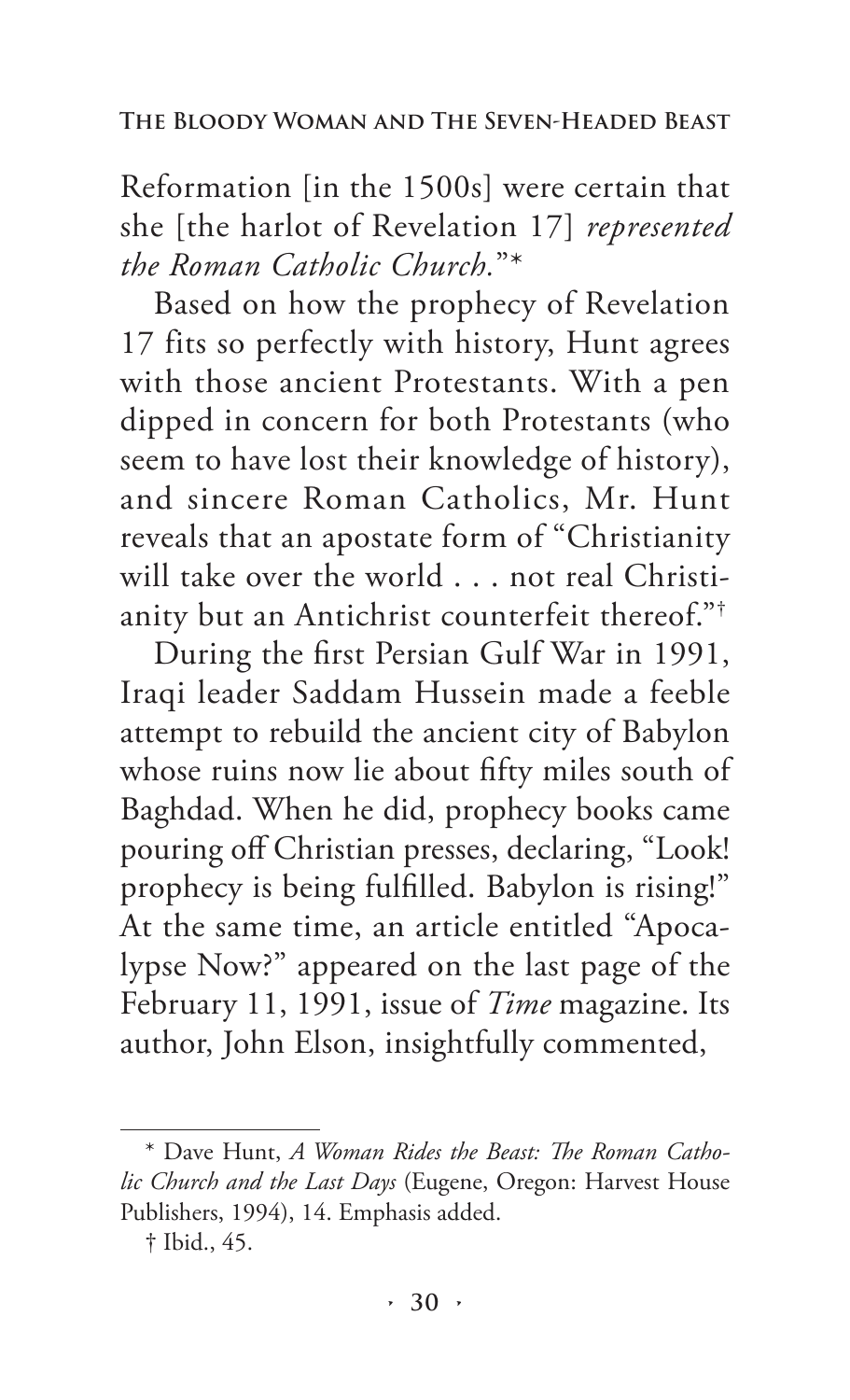The temptation to seek clues to the Second Coming on CNN is easy to understand, since Saddam Hussein has proclaimed himself a successor to Nebuchadnezzar, the Babylonian king who enslaved the Israelites of old. That makes it deceptively easy for prophecy mongers [misguided prophecy teachers] to identify [literal] Iraq with Babylon [in the Book of Revelation]. Somewhat awkwardly, *it also undercuts a long standing Protestant tradition that this symbol of corruption refers to the Church of Rome.*\*

For the record, this book you are now reading firmly supports this same "*long standing Protestant tradition*" which John Elson referred to in *Time* magazine. Along with Luther, Calvin, Wesley, Spurgeon, Wylie, Hunt, and countless others, we also conclude that *The Woman Riding the Beast* in Revelation 17 points to "the Church of Rome." No other church fits every specification of prophecy, nor does *any* other organization, for that matter. Chillingly, the Roman Church even

<sup>\*</sup> John Elson*, "*Apocalypse Now?," *Time* Magazine, Feb. 11, 1991, 88. Emphasis added.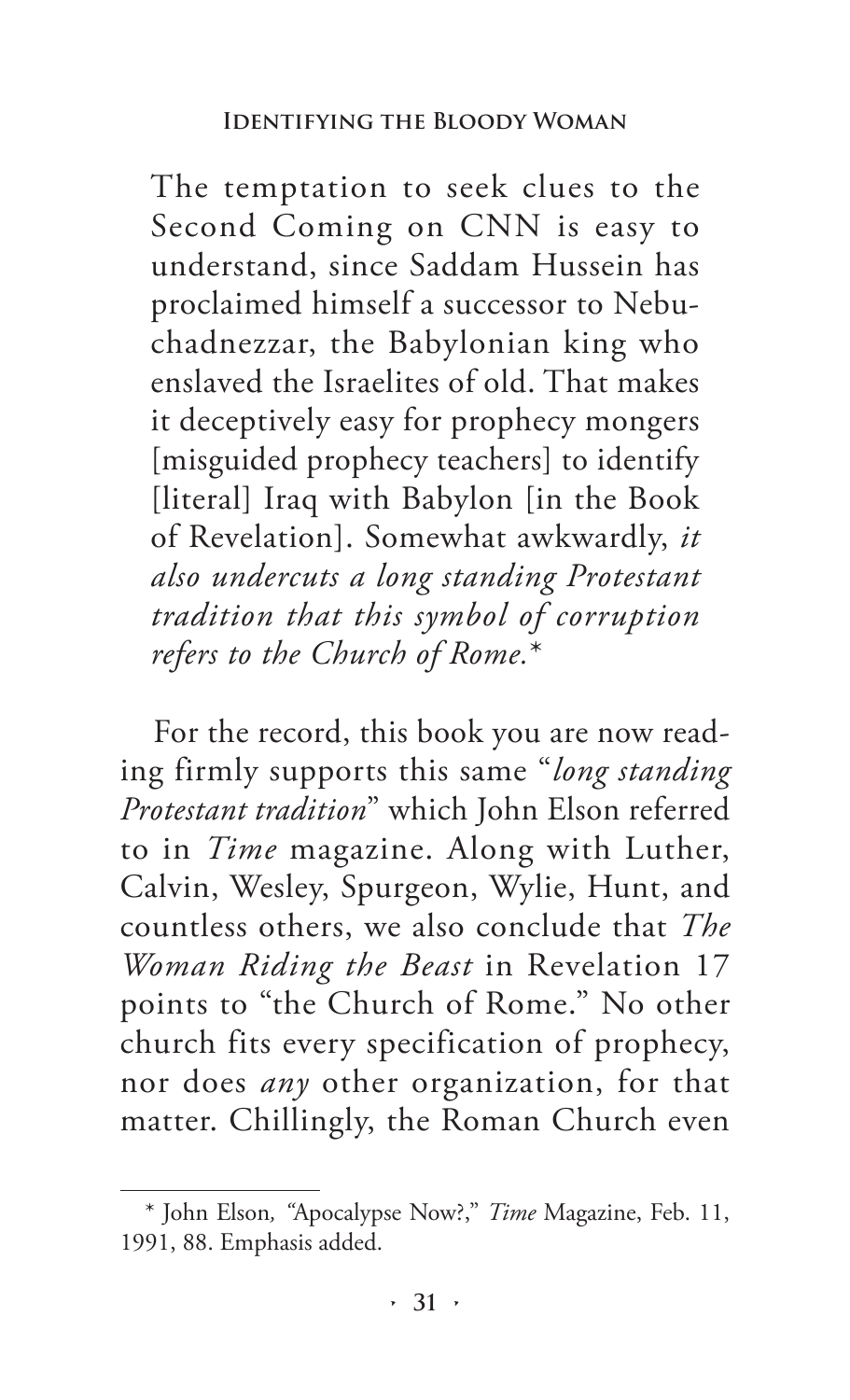calls herself the "Holy Mother Church," "the mother and teacher of all the churches."\* British Protestant scholar H. Grattan Guinness, in his masterful work, *Romanism and the Reformation*, offers this hard-to-refute summary:

Now, in conclusion, read this wonderful prophecy concerning 'Babylon the Great' *in the clear and all-revealing light of history*. I ask those of you who have read the history of the last eighteen centuries, did not Rome Christian become a harlot? Did not Papal Rome ally itself with the kings of the earth? Did it not glory itself to be as a queen, and call itself the Mistress of the World? Did it not ride upon the body of the beast [Rome], or fourth empire [see Daniel 7:7, 23], and govern its actions for centuries? Did not Papal Rome array itself with gold and precious stones and pearls? Is not this its attire still? We appeal to facts. Go to the churches and see. Look at the priests; look at the cardinals; look at the popes; look at the purple robes they

<sup>\*</sup> Rev. Peter Geiermann, C.Ss.R.*The Convert's Catechism of Catholic Doctrine* (St. Louis, Missouri: B. Herder Book Co., 1946), 102–103.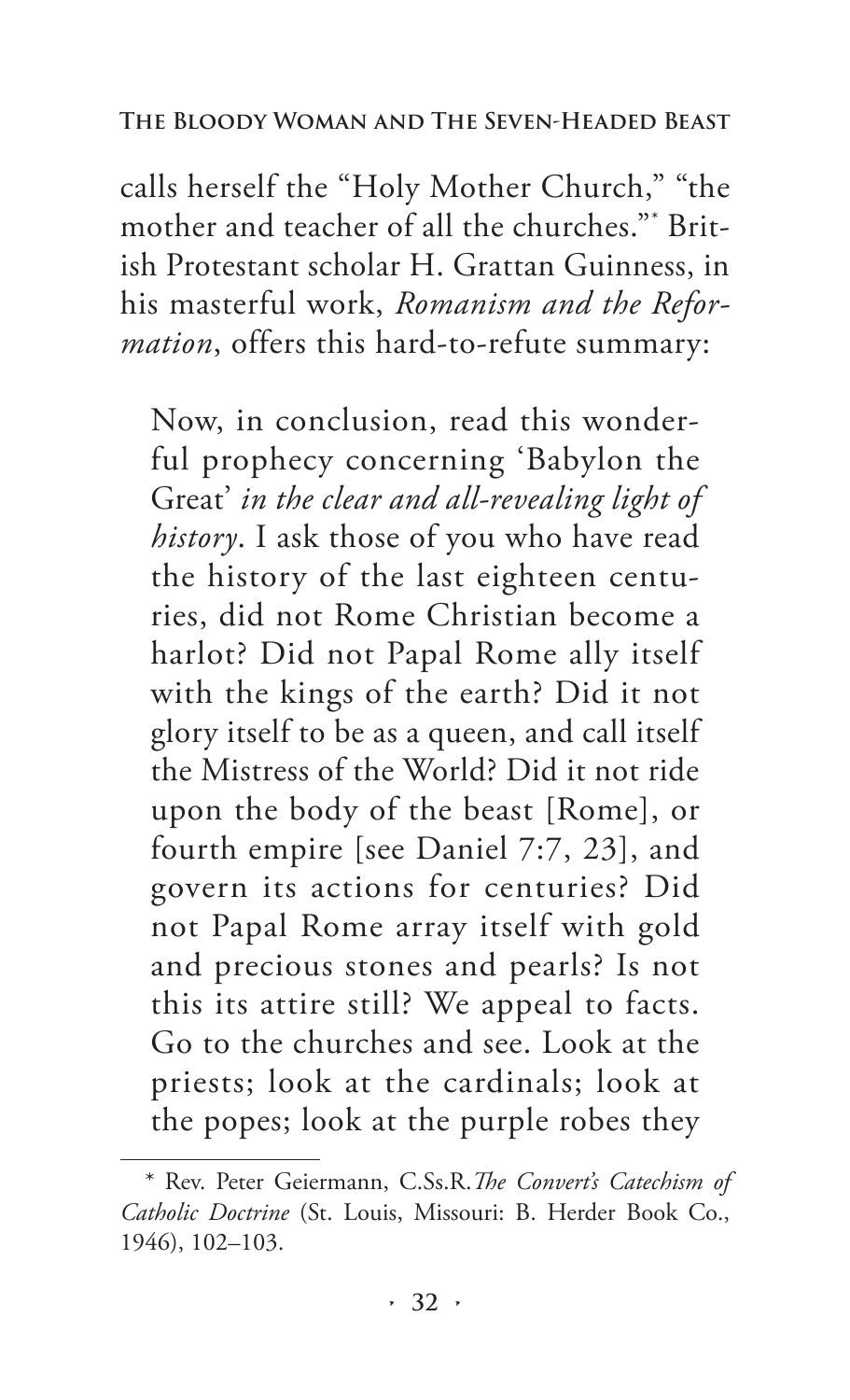wear; look at the scarlet robes; look at the encrusted jewels; look at the luxurious palaces in which they live; look at the eleven thousand halls and chambers in the Vatican, and the unbounded wealth and glory gathered there; look at the glorious spectacles in St. Peter's at Rome, casting even the magnificence of royalty into the shade. Go and see these things, or read the testimony of those who have seen them. Shamelessly Rome wears the very raiment, the very hues and colors, portrayed on the pages of inspired prophecy [in Revelation 17]. You may know the harlot by her attire, as certainly as by the name upon her brow.\*

Further proof that "the Mother of Harlots" represents an apostate church comes from the fact that before King Jesus Christ returns in the clouds, God calls *His own people* to leave her infernal grip. "I heard another voice from heaven saying, 'Come out of her, my people, lest you share in her sins, and lest you receive of her plagues' " (Revelation 18:4). Thus

<sup>\*</sup> Henry Grattan Guinness, *Romanism and the Reformation*  (1887). (Reprinted in Rapidan, Virginia: Hartland Publications, 1995), 89–90.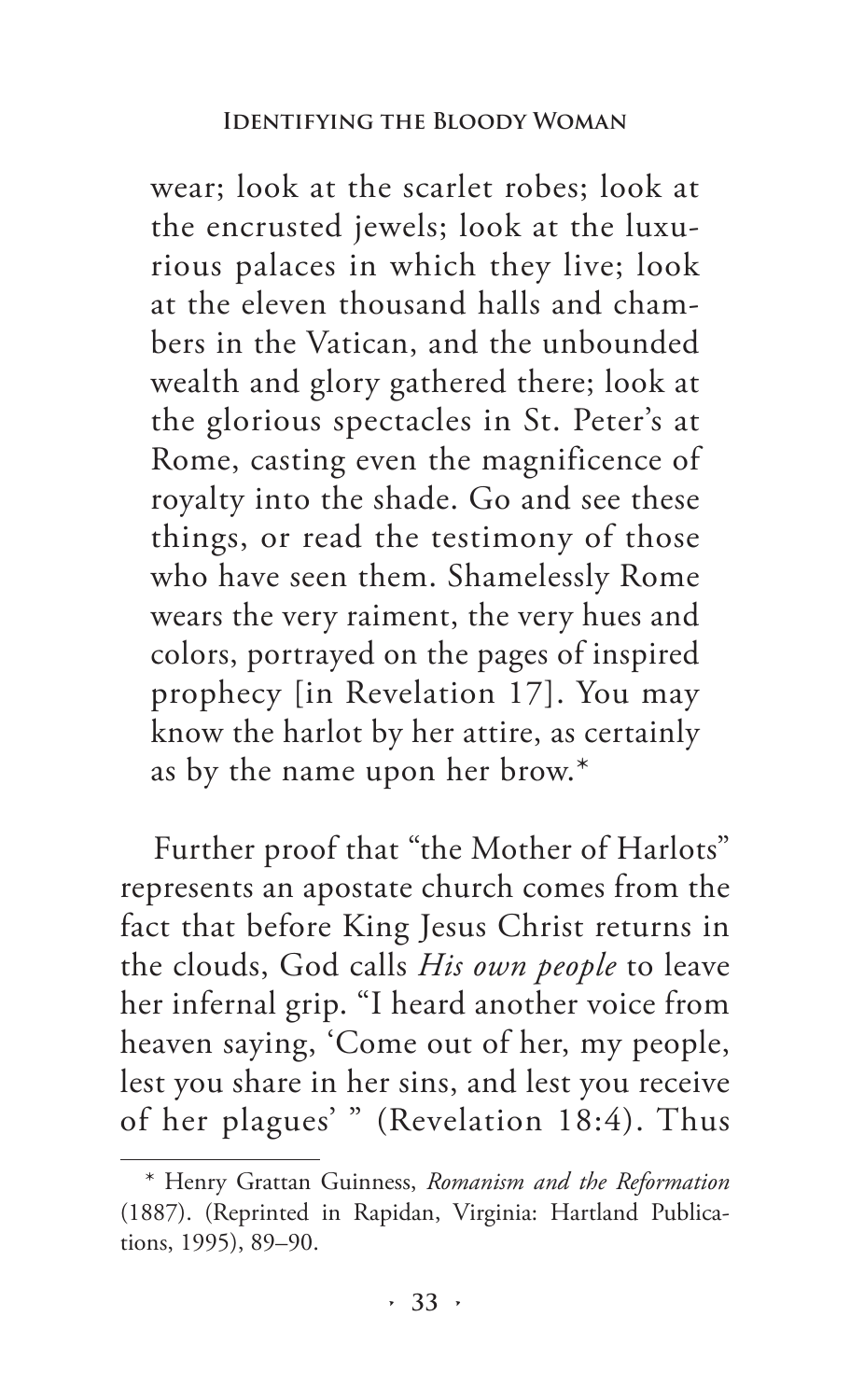### **The Bloody Woman and The Seven-Headed Beast**

Babylon the Great *must represent a fallen church*, because God's own people (which includes millions of sincere, godly Catholics today) are urged to "come out of her." Thus there must be true followers of Jesus inside Mystery Babylon. Yet they must escape her clutches before the seven last plagues descend. Those "plagues" are part of the "judgment" that Revelation 17 warns us about when that chapter's first sentence begins with:

Then one of the seven angels who had the seven bowls came and talked with me, saying to me, *"Come, I will show you the judgment of the great harlot who sits on many waters . . ."* Revelation 17:1

Notice again that this woman is "drunk with the blood of the saints and with the blood of the martyrs of Jesus" (Revelation 17:6). The sober message of this inspired Bible verse is that this Mystery Woman has shed the blood of millions of God's true people—who are His "saints." By murdering them, she has made them "the martyrs of Jesus." This specific characteristic is so striking that this persecuting female is even symbolically portrayed as being "drunk" with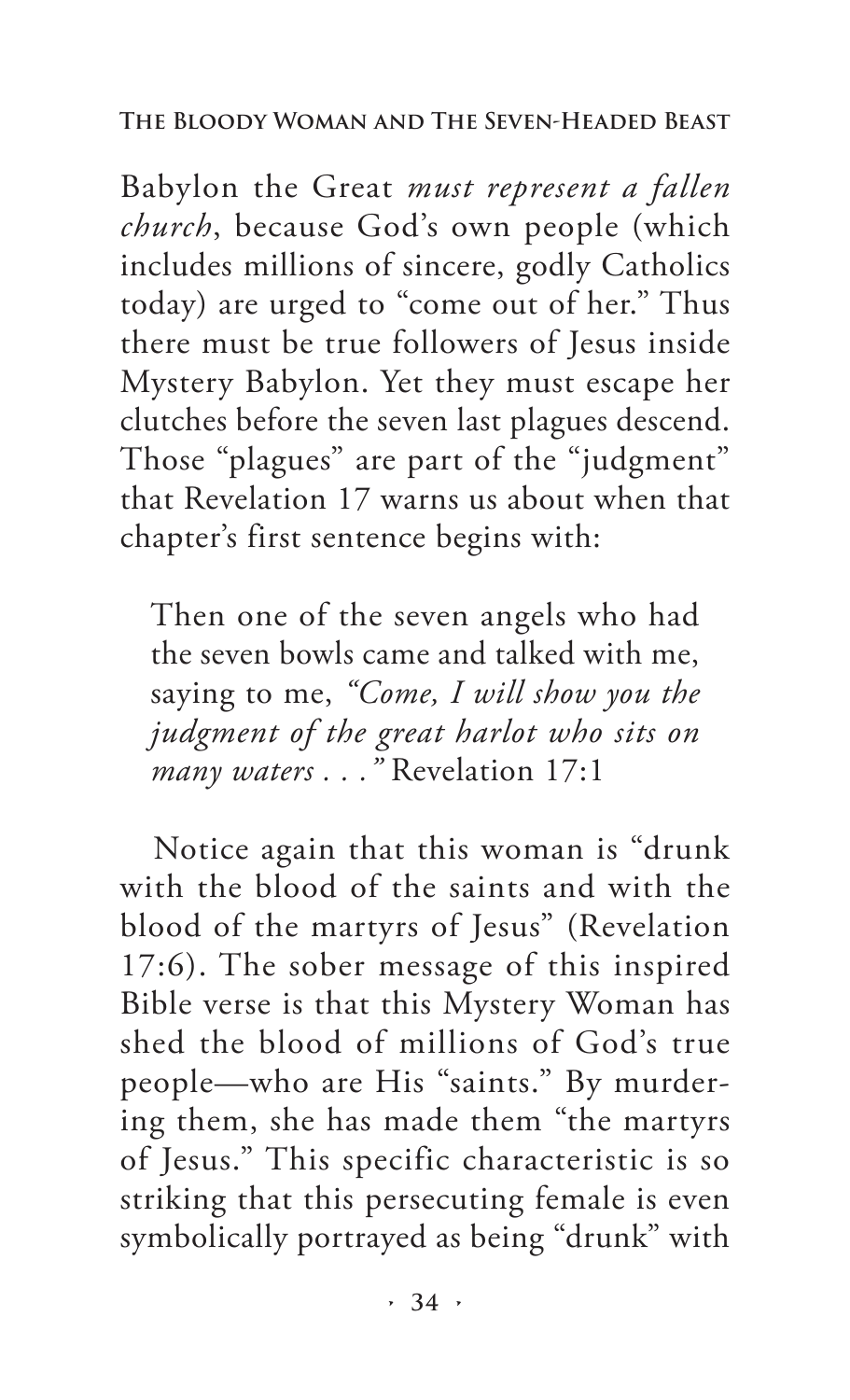blood. In God's sight, she's like a vampire. She has craved, relentlessly pursued, cruelly tortured, brutally murdered, and symbolically swallowed the blood of millions of precious believers in Jesus.

An important clarification is in order. I want to make it crystal clear that I do not apply these stirring prophecies to godly Roman Catholic people who wouldn't hurt a fly. Millions are honest and don't see the big picture. Truly, they are also the Lord's children. But God sees more than we humans do. His infinite eye reads the whole story, and He wants to enlighten us. This is why He sent His angel to boldly reveal the prophecy of Revelation 17.

In his book, *A Woman Rides the Beast: The Roman Catholic Church and the Last Days,* in the chapter, "Blood of the Martyrs," Mr. Hunt writes:

Try to imagine being suddenly arrested in the middle of the night and taken to an unknown location kept secret from family and friends. You are not told the charges against you nor the identity of your accusers, who remain unknown and thus immune from any examination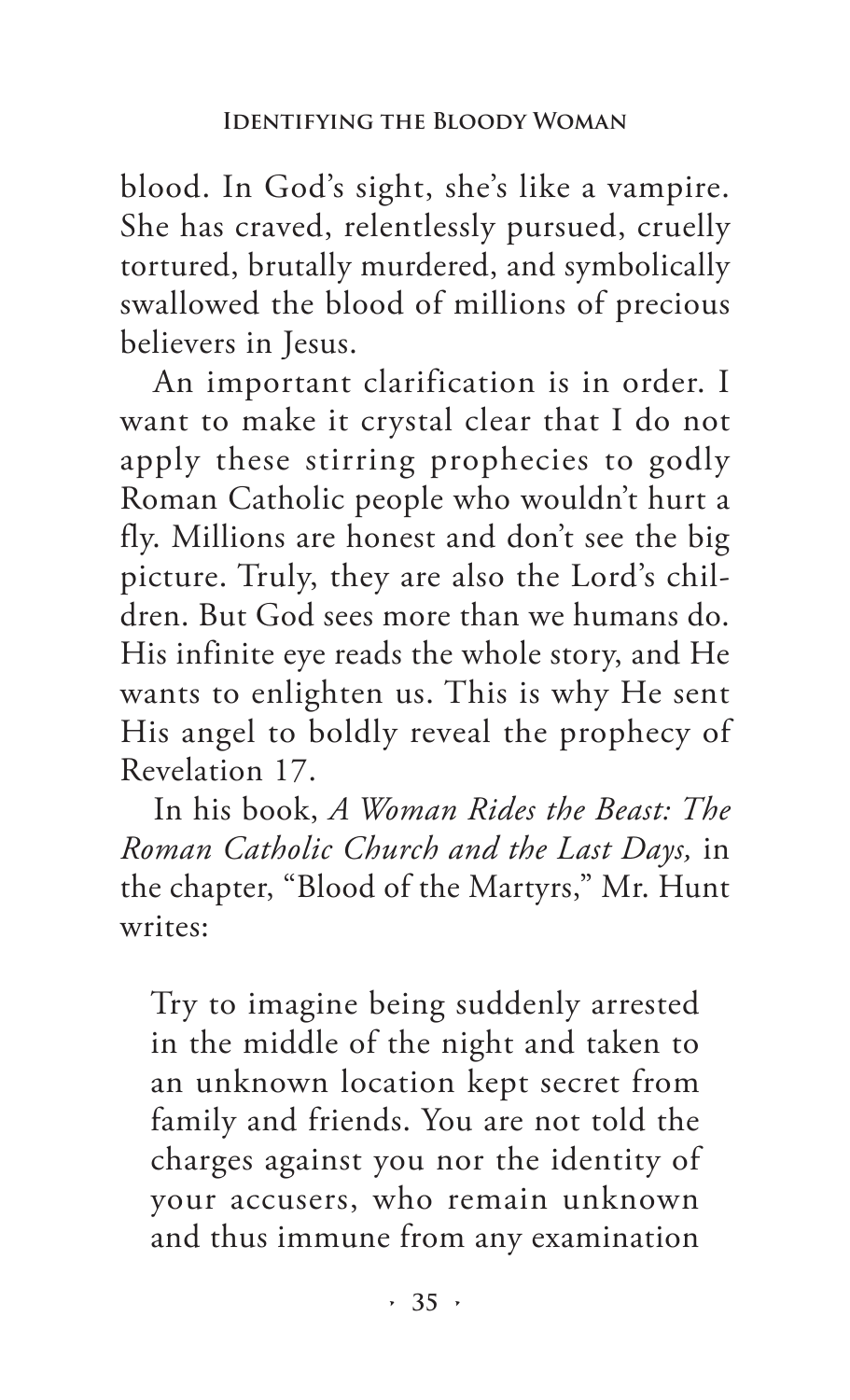to discover whether they are telling the truth. Whatever the accusation, it is accepted as fact and you are guilty without trial. The only "trial" will be by the most ingeniously painful torture that continues until you confess to the unnamed crime or heresy [against Roman Catholic teachings] of which you have been accused. Imagine the torture of dislocated joints, torn and seared flesh, internal injuries, broken bones on the rack and other devices, mended by doctors so they could be torn asunder again by fresh torture. Eventually you confess to anything to end the torment, but no matter what you confess it never fits the secret accusation, so the torture continues until at last you expire from unbearable trauma.

Such was the fate of *millions.* These were real people: mothers, fathers, brothers, sisters, sons, and daughters—all with hopes and dreams, with passions and feelings, and many with a faith that could not be broken by torture or fire. Remember that this terror, this evil of such proportions that it is unimaginable today, was carried on for *centuries* in the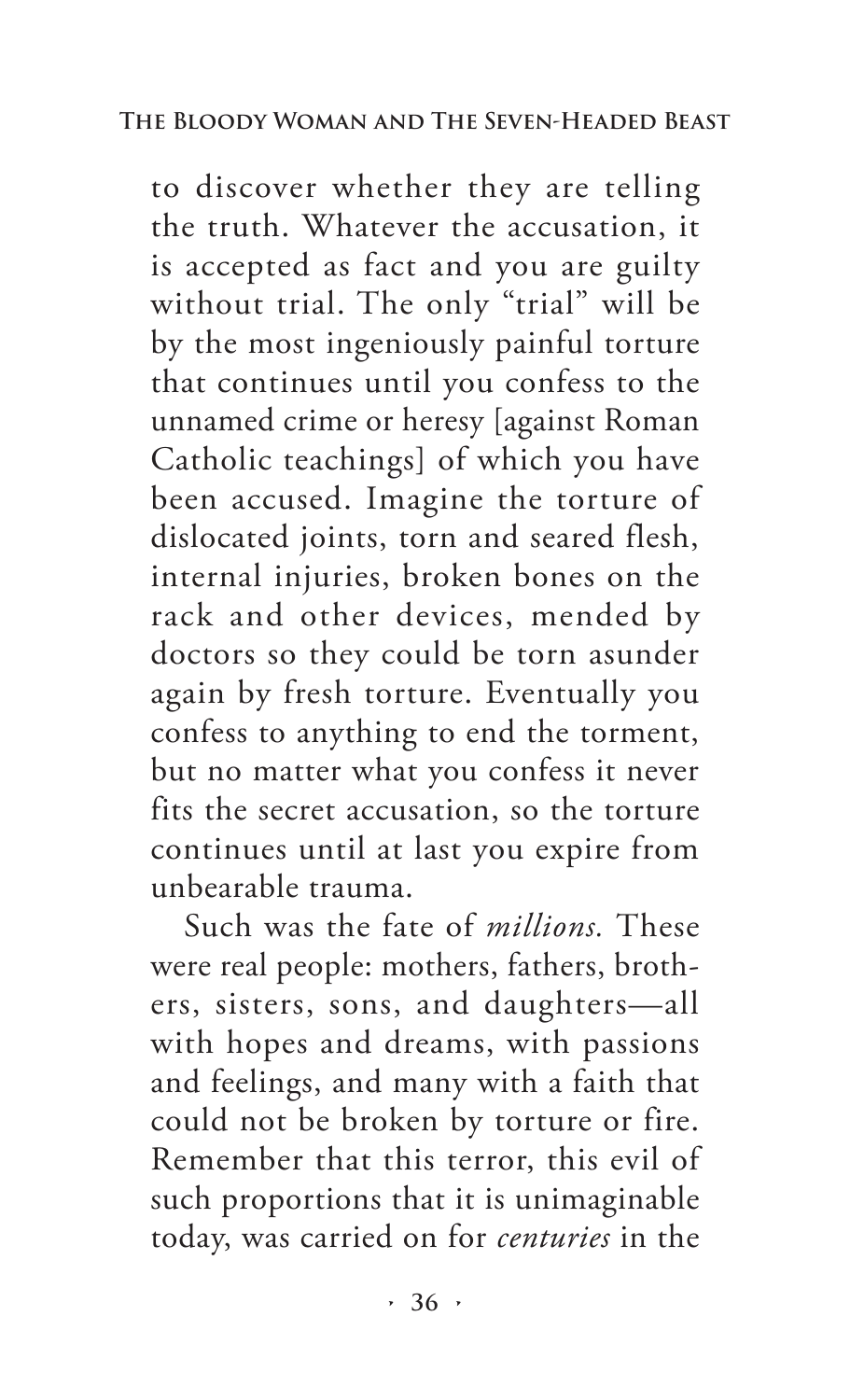name of Christ by the command of those who claimed to be vicars of Christ [Popes such as Gregory IX and Pope Innocent III]. They are still honored with that title by this Church, which has never admitted that Inquisitions were wrong. She has not repented or apologized, and she dares to pose even today as the supreme teacher and example of morals and truth. Remember also that the doctrines which supported the Inquisitions remain in force within the Roman Catholic Church even at the present time.\*

This bloody history has been faithfully recorded in the books of heaven and in some history books. To learn more (if your stomach can endure it), read *Foxe's Book of Martyrs* (a Protestant classic). Or Google: "History of the Spanish Inquisition," "Crusades against the Waldenses," "Saint Bartholomew's Massacre," or "Martyrdom of John Huss and Jerome." This will give you just a small glimpse into real history, real blood, and the real prophetic fulfillment of Revelation 17:6. God's Word is 100 percent accurate. As Dave Hunt contends,

<sup>\*</sup> Hunt, *A Woman Rides the Beast,* 250.